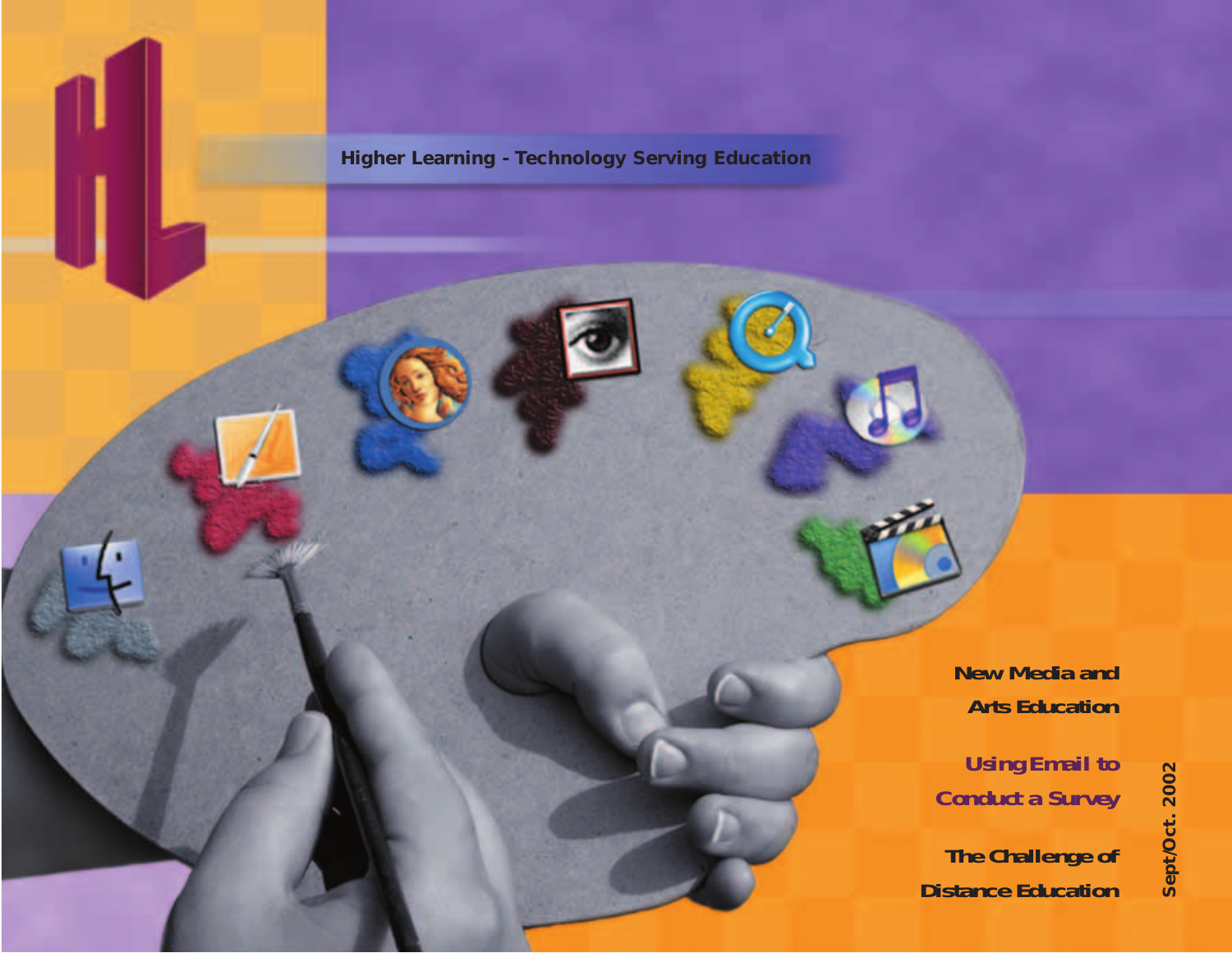# <span id="page-1-0"></span>*contents* **CONTENTS**

# **FEATURES**

**[New Media and Arts Education](#page-18-0)** . . . . . . . . . . **19** What can new media tell us about how we teach the arts? *By Ana Serrano* 

**[The Challenge of Distance Education](#page-22-0)** . . . . . . **23** Problems that distance educators and their students face, and possible solutions for both. *By Cable Starlings*

# **SPOTLIGHT**

**Adobe Looks to the Library** . . . . . . . . . . . . . **10** [Adobe gives libraries new options for managing](#page-9-0) their digital collections with Content Server 3. *By Jennifer Kavur*

# **Using Email to Conduct a Survey** . . . . . . . . . **11** [How UC Davis and Simon Fraser University](#page-10-0)  use email to conduct their research. *By Jennifer Kavur*

# **REVIEWS**

# **Summer Software Review (Part 2)** . . . . . . . . **15**

- Virtual PC Bridges the Platform Gap
- [Content Creation Simplified by eZedia MX](#page-14-0) *By Michel Mersereau*

# **Book Review** . . . . . . . . . . . . . . . . . . . . . . . **18** [Steal These Ideas Please! Great Marketing](#page-17-0)  Ideas for Continuing Education *Edited by Susan Goewey Carey*

# **DEPARTMENTS**

**Higher Notes** . . . . . . . . . . . . . . . . . . . . . . . **3** • A [letter from the editor](#page-2-0)

# **News** . . . . . . . . . . . . . . . . . . . . . . . . . . . **5**

- A Digital Repository for Faculty Research
- Blackboard's Multi-Language Edition Caters to Staff and Students Around the World
- Cornell Plans to Digitize Entire Library Card Catalog System
- Department of Computer Science Becomes a School
- [Free Recruiting System for Co-ops Across Canada](#page-4-0)
- McGraw-Hill-Microsoft Press
- New Documentary Explores How Digital Media Affects Learning
- University of San Francisco Launches Digital Campus

# **Courses and Programs** . . . . . . . . . . . . . . . . **8**

- MIT's Java Revolution Reaches Eight Sub-Saharan Countries
- [UBC's New Master of Educational Technology](#page-7-0)
- UCCB Joins With Intel Canada
- UMass Announces New Information Technology Minor
- UMUC Designs Courses in Network Security
- UNC-CH Will Offer North Carolina's First Information Science Degree

# **[Technology Supplement](#page-23-0)** . . . . . . . . . . . . . . . **24**

- Books
- •Software
- Web

# **Projects** . . . . . . . . . . . . . . . . . . . . . . . . . . . . . . **27**

• [Electronic Publishing and Online Databases](#page-26-0)



*<www.teachmag.com/higher-learning.html>*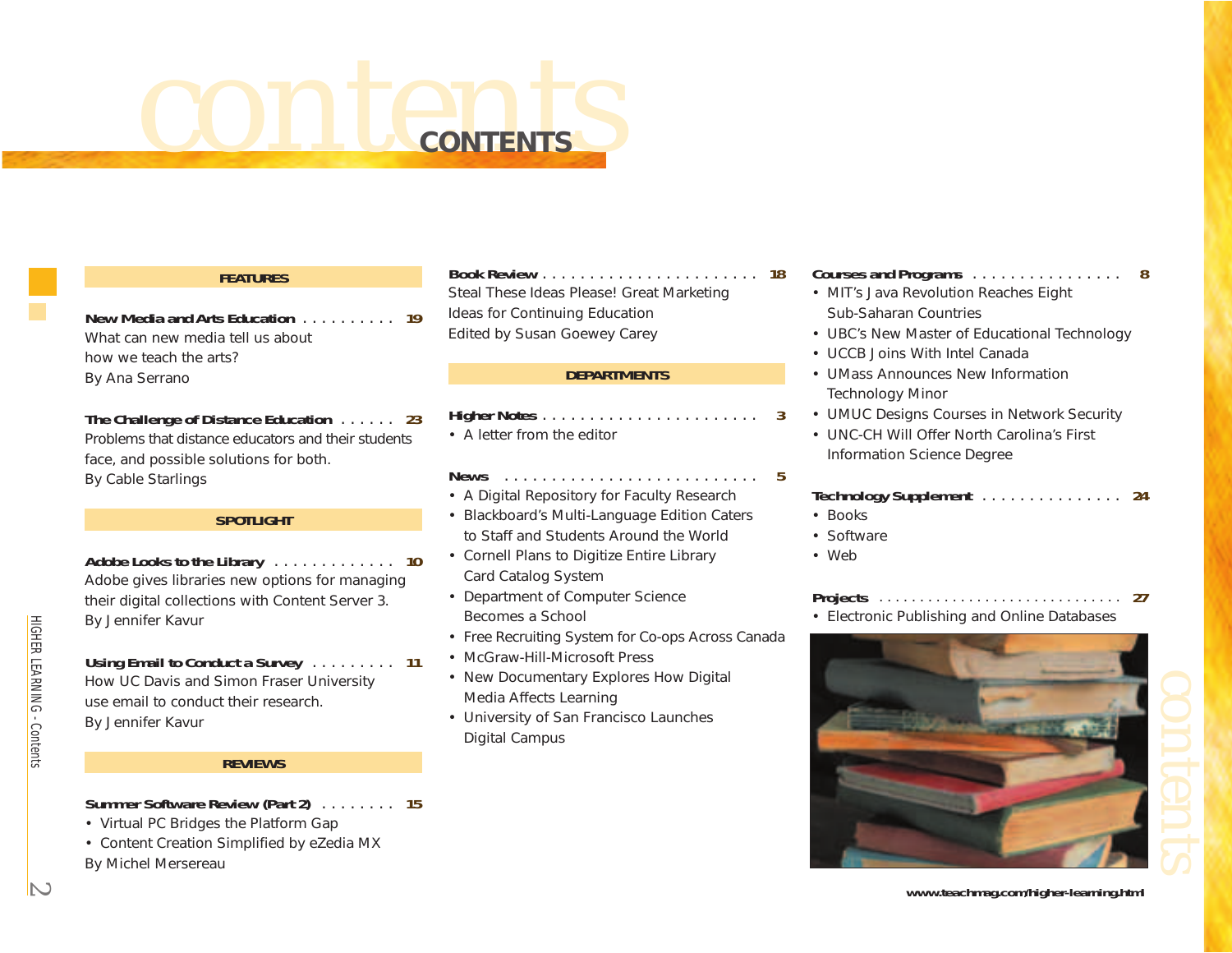# *notes* **HIGHER NOTES**

<span id="page-2-0"></span>Is there a relationship between new media and arts education? Ana Serrano, director of the Canadian Film Centre's new media division, says yes. According to Serrano, new media has much to tell us about how we can teach the arts. She begins our feature article by defining what the "spirit" of new media is, dissecting the term into three parts: access, control, and diversity. Serrano explores these aspects using examples from her experience at h@bitat, and shows how we can import the lessons learned from new media into our teaching practice.

If you're looking for some practical suggestions on planning and executing your distance education courses, Cable Starlings offers some excellent advice. An award-winning professor from the University of Alaska Anchorage, Starlings takes his 25 years of experience in the field and outlines what he feels are the challenges distance educators face today, the challenges for their students, and some solutions for both.

For those involved in digital rights management, our spotlight on Adobe Content Server 3 will be of interest. This latest version is specially adapted to librarians' needs, and features several new tools you haven't seen before. Find out why libraries even caught Adobe's attention in the first place, and what the new options can do for you.

Our second spotlight looks at two universities that use email to conduct surveys and collect research. The University of California, Davis uses email to communicate with its student body in a variety of ways. Simon Fraser University in British Columbia recently conducted a community-wide survey for a psychology professor's research study. Find out how their efforts are bringing in outstanding results.

If you found last issue's Spring Software Review insightful, you'll enjoy our Summer Software Review as well. In this follow-up piece, Michel Mersereau evaluates Virtual PC and eZedia MX and assesses their appropriateness to the classroom.

With e-marketing rising as the latest university trend, we also include a brief review of *Steal These Ideas Please! Great Marketing Ideas for Continuing Education.* In addition to a wealth of tips and suggestions that will improve your overall marketing strategy, this handy UCEA publication highlights some useful e-marketing techniques.

And finally, don't forget about all the additional information our various departments bring. Our Projects section in particular focuses on electronic publishing and online databases and provides outlines of six major initiatives currently underway.

*Jennifer Kavur*



# **THE TEAM**

**Publisher / Editor**: *Wili Liberman* **Associate Editor:** *Jennifer Kavur* **Advertising Manager:** *Michele Newton Benson* **Art Direction:** *Vinicio Scarci* **Designer / Production***: Elskelijn Boks*

*HIGHER LEARNING is published by 1454119 Ontario Ltd. All rights reserved. 258 Wallace Ave.* Unsolicited articles, photographs, and artwork submitted are welcome but HIGHER LEARNING<br>cannot accept responsibility for their return. Contents of this publication may be reproduced for<br>educators' use in individual classr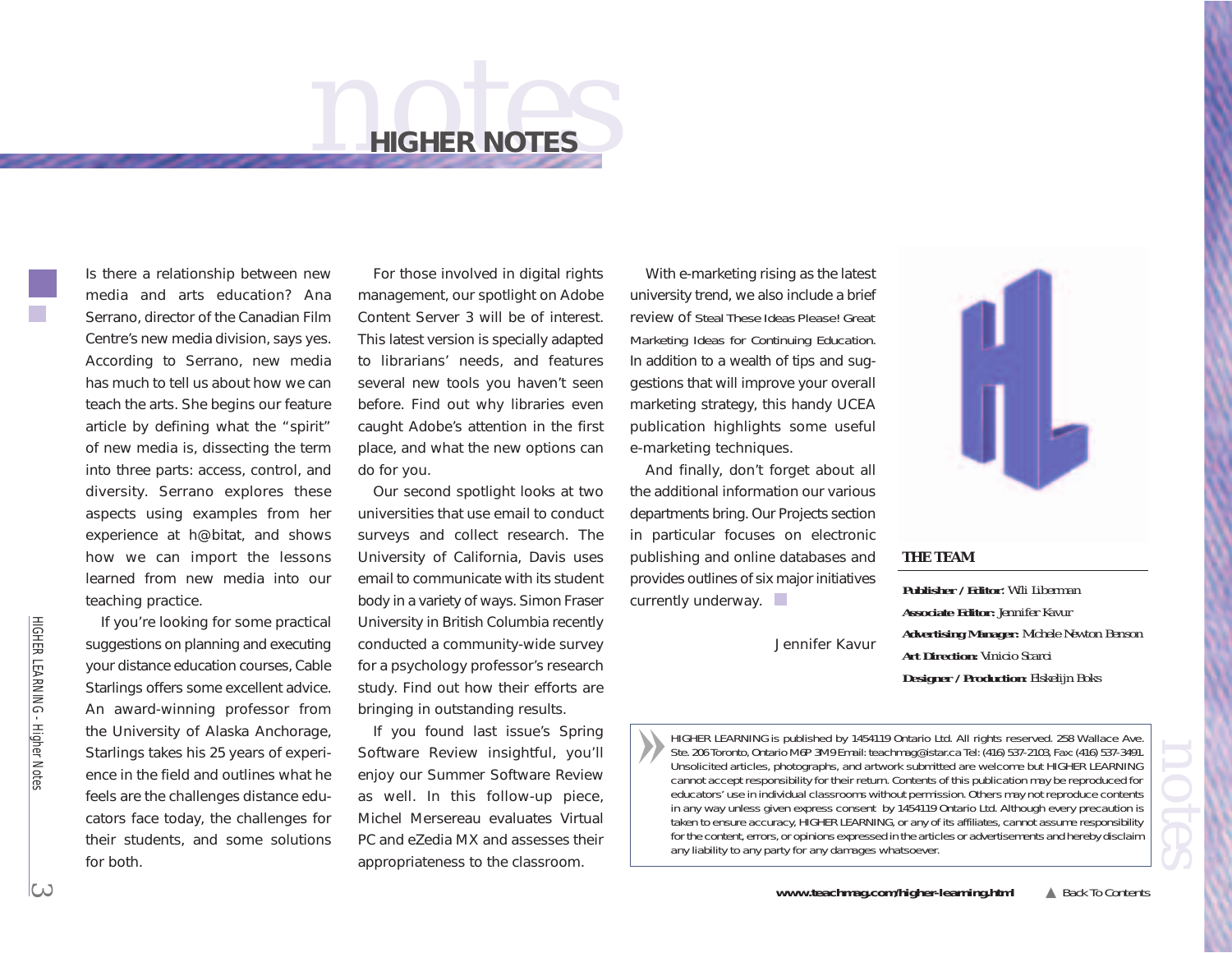**WebCT** is the world's leading provider of integrated elearning systems. Over 148,000 faculty members at 1,578 colleges and universities are using WebCT's products and services to transform the educational experience for more than 5.8 million students. The company's mission is to be the preferred partner of institutions that are creating total e-learning solutions, from getting started to scaling campus-wide. **WebCT** is available in 10 major world languages and a quarter of the company's installed base is located in more than 60 countries outside of North America.

**WebCT** 

Initially developed by computer science faculty under grant from The University of British Columbia in Canada, **WebCT**'s academic heritage and philosophy continue to be reflected in new versions. Both the Standard and Campus Editions of **WebCT** are userfriendly, give faculty members the pedagogical flexibility to teach their own way, provide tools to enhance interaction between students and faculty, and offer the broadest selection of quality course material and well-designed content from all of the major college textbook publishers. The Campus Edition of **WebCT** also gives institutions a robust, scaleable product suitable

for large-scale implementation across multiple servers as well as features for enhanced scaling and integration with campus portals and student information systems.

**WebCT.com**, the e-learning hub, offers centrally hosted services that can be customized to meet the needs of individual institutions or academically oriented communities. **WebCT.com** supports excellence in online teaching and learning with mentoring programs, resources, and access to experts and colleagues in many fields. The company also offers a wide range of services that are designed and delivered by educators with deep campus experience who understand that technology is only part of the solution in creating successful e-learning environments. **WebCT**'s services include implementation and technology planning, software training, faculty and course development, integration and technical consulting, premium support, all of which are customized to meet an institution's particular needs.

> For more information, please visit *<http://www.webct.com/hl>*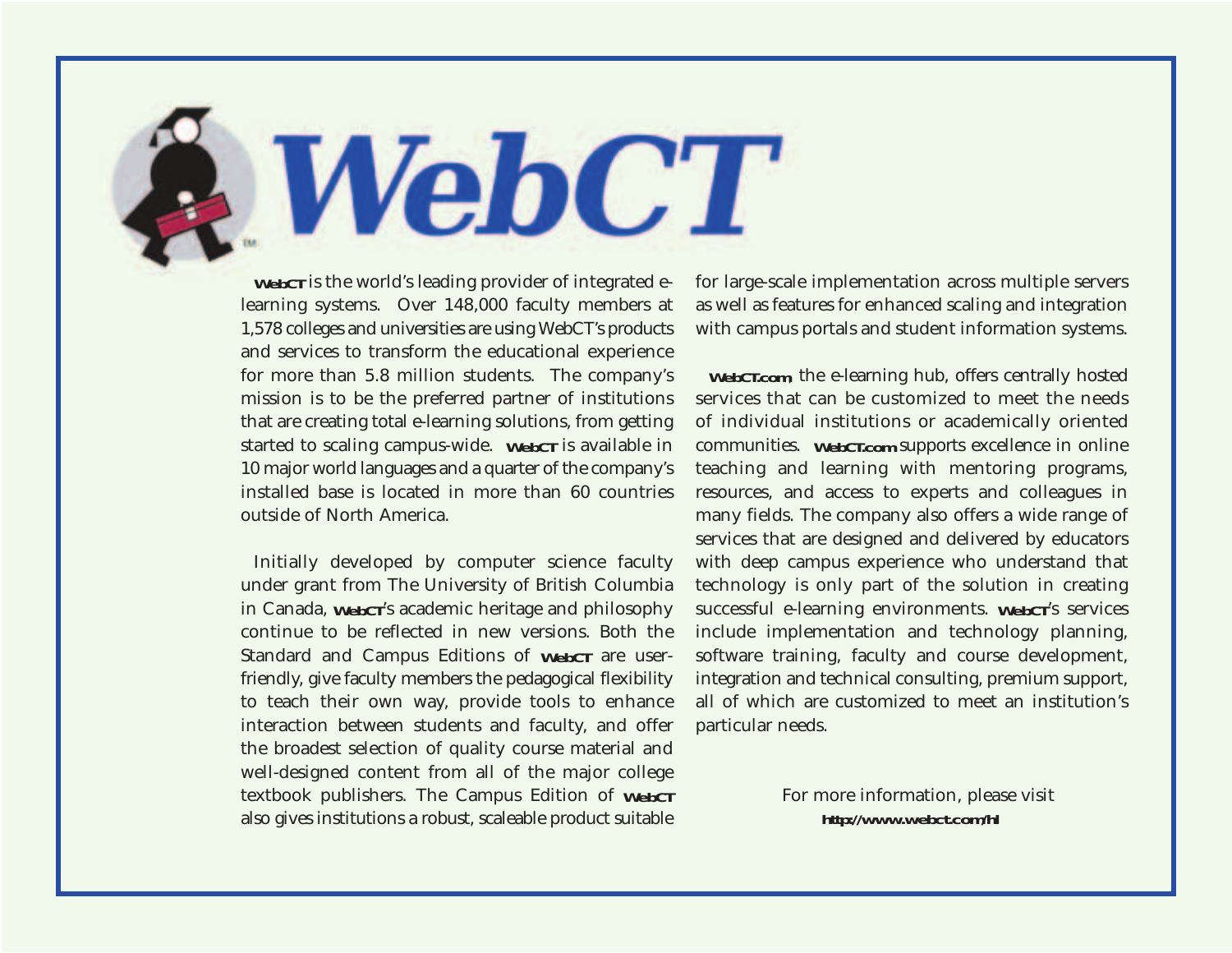

# <span id="page-4-0"></span>**A DIGITAL REPOSITORY FOR FACULTY RESEARCH**

DSpace has officially opened its doors to the MIT community, allowing faculty and researchers to submit material into a digital repository. The simple submission process allows each MIT community to develop its own system for controlling which publications are to be included and who can have access to them. Communities include departments, labs, research centers, institutes, and schools – any entity that has a defined leader and can assume responsibility for setting policies. Each community will make the policy decisions for its collections, within certain guidelines. The guidelines won't limit submissions to any genre or file type, and DSpace will accept a variety of content, including articles, datasets,



theses, videos, and images. A chief concern surrounding the project is faculty participation - whether faculty will use the system, how much they will use it, and how they would like it to work. However, according to Margret Branschofsky, faculty liaison for DSpace, MIT has had "a substantial amount of faculty interest and participation, and expects these early adopters to spread the word to others. Our faculty survey shows an especially high interest in DSpace's promise to provide long-term preservation of research products. We have also found that interest varies depending on the publishing 'culture' of the discipline." DSpace is a joint-project between MIT and Hewlett-Packard. HP provided an initial 3-year grant, along with three members of the development team who worked with MIT Libraries developers. (These members are also involved in a metadata research project with MIT researchers and the WC3.) Branschofsky notes that as DSpace matures, its aims are growing: "DSpace was originally aimed at capturing,

disseminating, and preserving faculty research, but as we proceed with the project we are becoming aware of other needs on campus, for instance a repository for courseware learning objects. We see the DSpace software becoming a part of the MIT digital infrastructure that could be used for many types of content. And when we make the source code available to other institutions, we expect to see even wider applications." DSpace may also explore forms of publishing such as e-journals. For further information, send an email to *dspace-info@mit.edu,* or visit *[http://web.mit.edu/dspace.](http://web.mit.edu/dspace)* 

# **BLACKBOARD'S MULTI-LANGUAGE EDITION CATERS TO STAFF AND STUDENTS AROUND THE WORLD**

Blackboard has unveiled a new edition of its course management system. Blackboard Learning System ML is a multi-language edition that aims to set new standards in multilingual enterprise learning. Academic staff and students can now experience all



aspects of the user interface in their language of choice, and can switch between languages in a single implementation. For example, a student can select to view his course environment in German, while a peer enrolled in the same course can view the environment in French. Another feature allows users to type or upload content in any language, regardless of the language that the institution downloaded for the user interface to display. The system currently enables Chinese, French, German, Japanese, and Spanish. Dutch, Italian, Korean, and Portuguese are under development. For further information, visit *[http://global.blackboard.com/worldwide/](http://global.blackboard.com/worldwide/amn/eng/lsml.htm) amn/eng/lsml.htm.*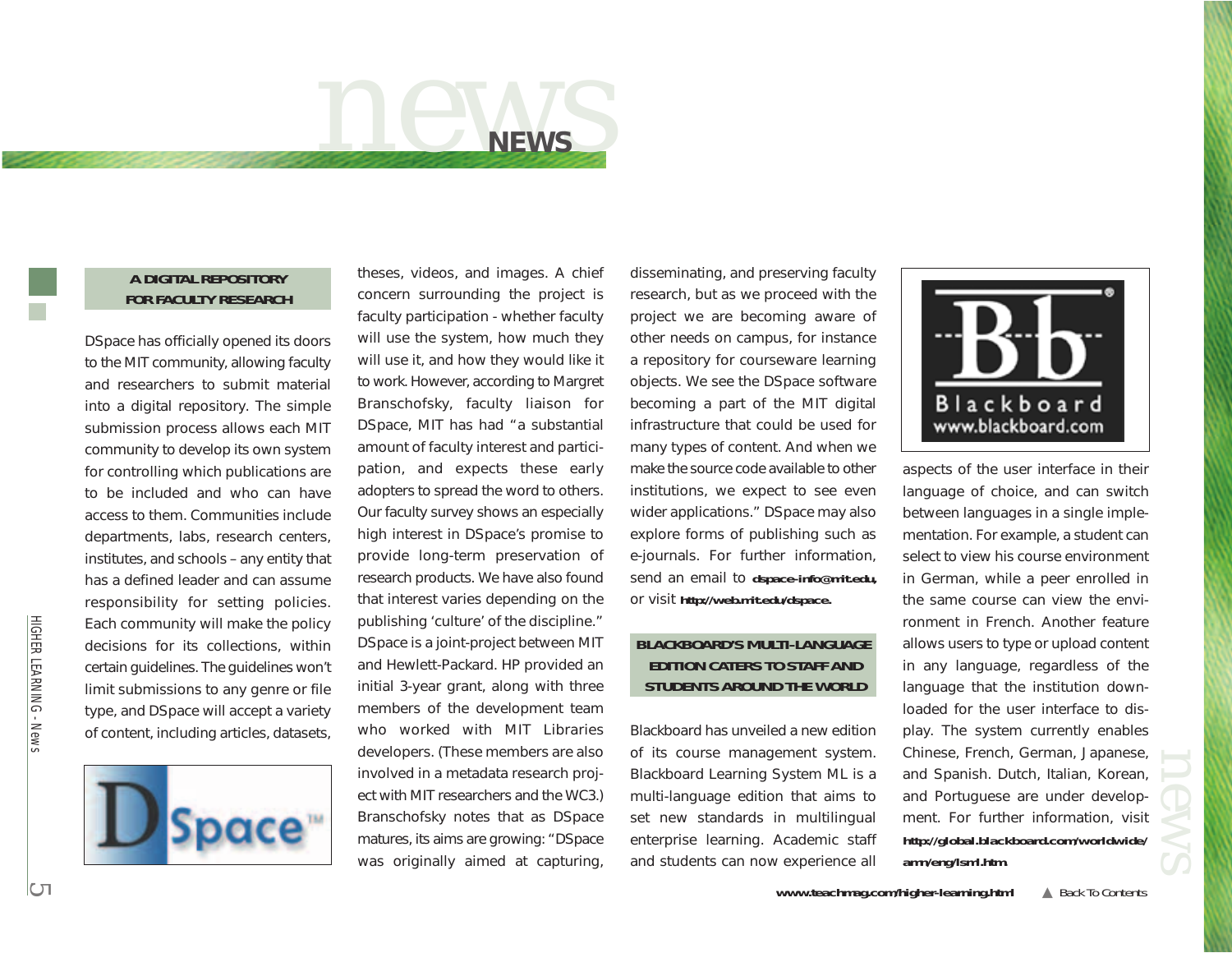# **CORNELL PLANS TO DIGITIZE ENTIRE LIBRARY CARD CATALOG SYSTEM**

After converting nearly 14,000 card catalog titles to digital format, Cornell University Library (CUL) has begun working on new project that will digitize an additional 270,000 and add them to its online database. This will leave the university with less than 240,000 cards remaining in paper form, representing less than 6 percent of its current holdings. (Cornell plans to digitize its last remaining records when new funding becomes available.) The Online Computer Library Center *[\(www.oclc.org\)](www.oclc.org)* is assisting the project, which is funded chiefly by a Mellon Foundation grant. The project completion date is scheduled for December 2004. CUL decided to embark on this large-scale endeavor after realizing that researchers and scholars

 $\mathcal{L}$ 

→ →

 $\mathfrak{a}$   $\mathfrak{n}$ 

LIBRARY CATALOG

were increasingly ignoring holdings that lacked electronic bibliographic records. Karen Calhoun, assistant university librarian for technical services, explains: "Cornell's remaining catalog cards are no longer filed in a prominent location in our main library – that space is now devoted to heavily used computer workstations. Unless he or she knows enough to ask at the reference desk, or at least reads the fine print in our online catalog or on our signage, a researcher may be completely unaware that not all our catalog records are online. In any case, searching both the online database and the card catalog requires an extra step, one that a busy scholar may not always be inclined to take." CUL also found that in contrast, holdings listed in the online catalog and international bibliographic databases are becoming used more than ever. For further information, contact Karen Calhoun (607-255-9915, *ksc10@cornell.edu*)

or project manager Hana Dedina *(hed5@cornell.edu).* 





**Alan George, Dean, Faculty of Mathematics; Frank Tompa, Director, School of Computer Science; Chris Pal, Graduate Student, School of Computer Science; Ian McPhee, Distinguished Alumni, J.W. Graham Medal holder; David Johnston, President, University of Waterloo (fleft to right)**

# **DEPARTMENT OF COMPUTER SCIENCE BECOMES A SCHOOL**

In May, the University of Waterloo's computer science department became a School of Computer Science. While the new school is still under the auspices of the Faculty of Mathematics, the change in status gives the computer science field a higher profile and raises its visibility to industry, government, and academic units within other universities. As a result, a new undergraduate degree program leading to a Bachelor of Computer Science (BCS) will also open at UW. For more information, visit *[www.cs.uwaterloo.ca/launch.](www.cs.uwaterloo.ca/launch)*

# **FREE RECRUITING SYSTEM FOR CO-OPS ACROSS CANADA**

The University of Victoria has developed an employment recruiting information system called recruitSource, and plans to make it freely available to any co-op in Canada. recruitSource is a Web-based, platform-independent system that runs on Linux and Unix servers. It contains modules for job postings, online resume and cover letter applications, company and applicant information, interview signup, shortlisting and ranking, and advanced reporting. The system also features special tools such as Spectrum Analysis, which allows staff to get an overview of a student's application, a department, a job, or an entire university. recruitSource will be licensed as OpenSource software. UVic hopes

| × |        |  |
|---|--------|--|
|   | ٠      |  |
|   |        |  |
|   |        |  |
|   |        |  |
|   |        |  |
|   | ٠      |  |
| E | ٠<br>۰ |  |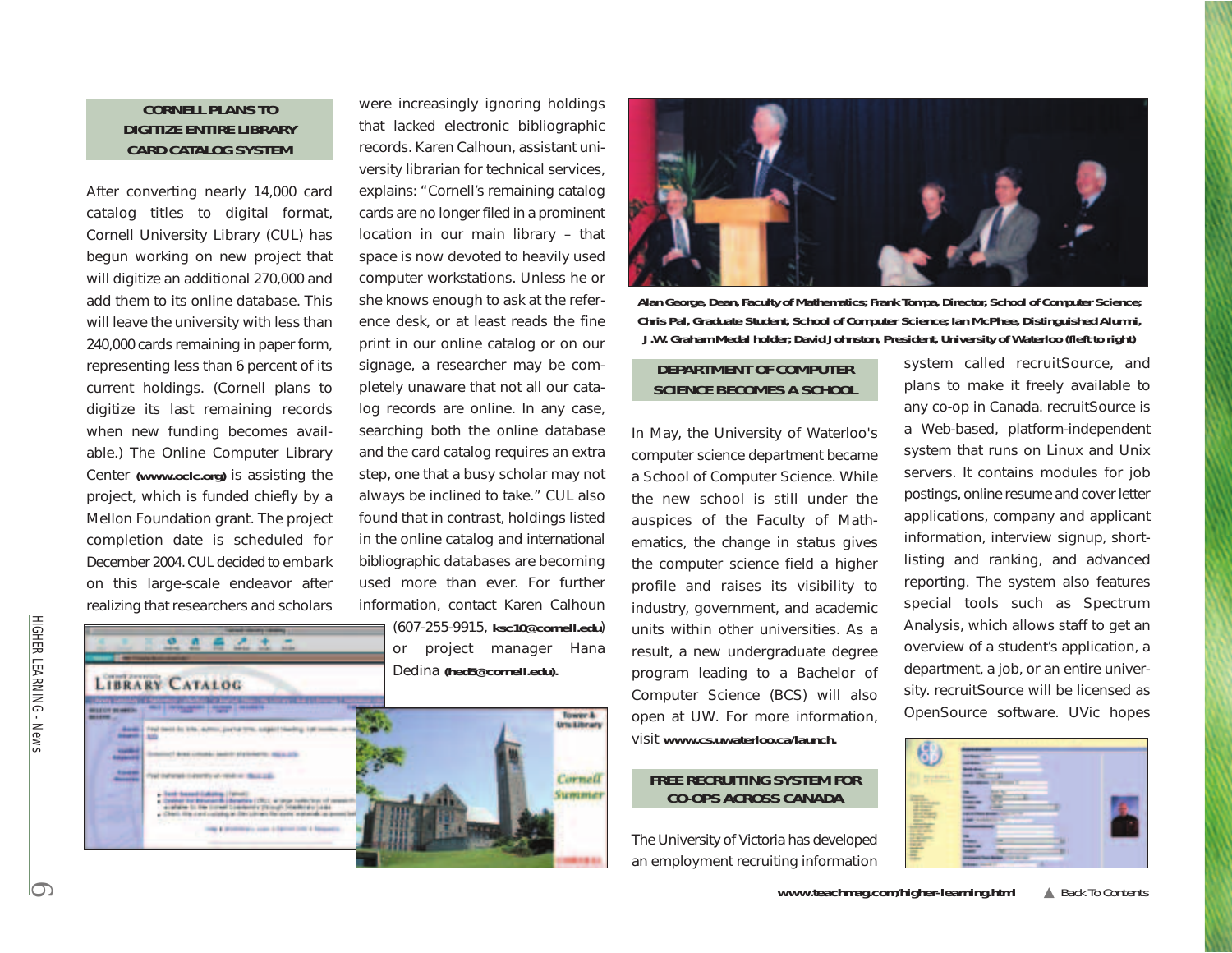this gesture will open workplace opportunities for students and help broaden co-op access across the country. The university is also developing a province-wide portal where students, employers, and institutions can both post and access information related to co-operative education. Based on the recruitSource system, the portal will be open to all 16 post-secondary institutions in British Columbia that have co-op programs. Users will be able to find out career opportunities, employer profiles, and statistics. The portal is scheduled for beta testing this October, and for full release in January 2003. For further information on recruitSource, visit *[www.recruitsource.ca.](www.recruitsource.ca)* The UVic co-op portal will be available at *[http://myco-op.ca.](http://myco-op.ca)* 

## **McGRAW-HILL-MICROSOFT PRESS**

McGraw-Hill Education and Microsoft Corp. have entered into an agreement to develop, publish, market, and distribute professional and technical books for the global education market. Under a newly created imprint, McGraw-Hill-Microsoft Press (MHMP) will initially focus on the higher education market, offering a "one-stop" solution for IT texts and materials. MHMP plans to offer Microsoft titles in



print, multimedia, and network-ready format, and will also develop new IT titles. In addition, certain IT titles previously published by either party will now be published under the McGraw-Hill-Microsoft Press imprint. MHMP will distribute and sell its books and academic materials through a variety of established McGraw-Hill sales and distribution channels, including its higher education direct sales force [representatives. For further infor](http://www.mheducation.com/.)mation, visit *http://www.mheducation.com/.*

# **NEW DOCUMENTARY EXPLORES HOW DIGITAL MEDIA AFFECTS LEARNING**

Ball State University will release a documentary that explores how digital media affects learning. Directed by telecommunications professor James Shasky, the film focuses on Squeak, an adaptable open source software language created by Alan Kay. "Kay is one of three or four founding geniuses of the information revolution, and [Squeak] is his latest project," says Scott Olson, dean of the College of Communication, Information, and Media. Olson explains what makes Squeak unusual: "It allows learners to create and collaborate on their own learning environments. Unlike any user interface you have ever used, this one is



**Professional Camera Operator Kevin Daughtry (left) and Telecommunications Professor Jim Shasky (right)**

truly icon drive and object-oriented." The film is important, he adds, because "No one has told this story before – about how teachers around the world can use digital technology and icommunication principles to revolutionize learning. This is not about plopping a computer in a classroom and letting students browse the Web. This is about learning in a completely different way, unprecedented in human history." The documentary is Ball State's first attempt at creating a film using digital equipment. It was shot on Sony Hi-Def and edited in high definition. "These are exactly the same cameras that George Lucas used to shoot Star Wars Episode II: Attack of the Clones," says Olson. "That means it will be better than broadcast quality – this will really have the quality of a theatrical film." Ball State will feature the premier this fall. A release date has not yet been announced. For further information on Squeak, visit *[http://squeak.org.](http://squeak.org)*

Kay's nonprofit company, Viewpoints Research Institute, is accessible at *[www.viewpointsresearch.org.](www.viewpointsresearch.org)* 

# **UNIVERSITY OF SAN FRANCISCO LAUNCHES DIGITAL CAMPUS**

This fall, the University of San Francisco will launch USFconnect, a central resource for members of the USF community. With a single signon, USF users will be able to access their campus email, a personal calendar, online course materials, and administrative services such as online registration and grades. The system will also provide group communication tools, tools for creating campus organization Web sites, and targeted content. USFconnect is built on Campus Pipeline software. For more information, visit *[www.usfca.edu/connect.](www.usfca.edu/connect)* 

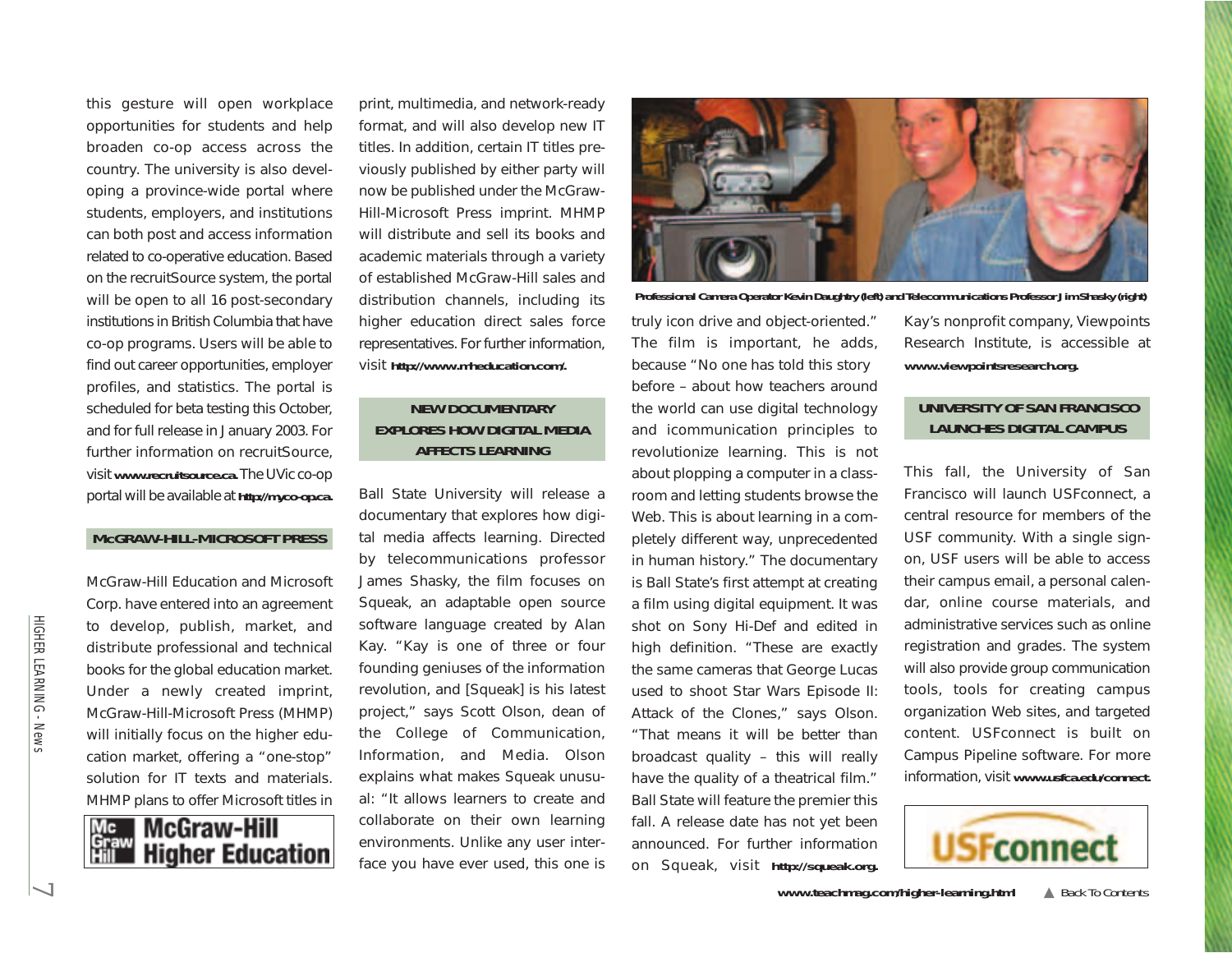# <span id="page-7-0"></span>*courses* **COURSES & PROGRAMS**

# **MIT'S JAVA REVOLUTION REACHES EIGHT SUB-SAHARAN COUNTRIES**

Students in Ethiopia, Ghana, Kenya, Mozambique, Rwanda, Tanzania, Uganda, and Zimbabwe are taking a 6-week online course designed by MIT's Center for Advanced Educational Services (CAES). Titled Java Revolution, the course features live videoconferences, moderated email, videotaped lectures delivered via satellite, and a Web site for course materials. Students are also directed to a Java User Group Web site specific to users of Java in Africa so that live interaction can continue after the course has ended. Java Revolution is based on an oncampus MIT course that teaches students Java programming language. CAES partnered with the African Virtual Universit[y](www.avu.org) [\(](www.avu.org)AVU[\)](www.avu.org) to make this course



available. For more details about CAES, visit *[http://www-caes.mit.edu.](http://www-caes.mit.edu)* For further information on AVU, visit *[www.avu.org.](www.avu.org)* 

# **UBC'S NEW MASTER OF EDUCATIONAL TECHNOLOGY**

A new Master of Educational Technology (MET) program opened at the University of British Columbia this fall. MET is a joint, graduate-level program offered by the Faculties of Education at UBC and Tec de Monterrey (ITESM, Mexico). Based on UBC's Post-Graduate Certificate in Technology-Based Distributed Learning (TBDL), MET is a professional development program aimed at education professionals working in technology-supported learning environments and those interested in exploring issues related to education and technology. Course content appeals to university teachers, college instructors, adult educators, primary and secondary school teachers, instructional designers, program administrators, educational decision-makers, and others concerned with managing, designing,



**MET Virtual Ribbon-Cutting: VP of Academic Studies Neil Guppy, Associate Director of DE&T Mark Bullen, Dean of the Faculty of Education Rob Tierney, and Tec de Monterrey Representative Sylvia Martinez (fleft to right)**

or teaching technology-based courses. Students can focus on either the primary/ secondary or the adult/post-secondary sector. They also have the option of taking courses in English, Spanish, or both. All courses will be delivered online. Applicants can register for the 10-course Masters degree, one of two 5-course Certificate Programs, or can take individual courses for professional development. For further information, visit the MET Web site at *<http://met.ubc.ca>*, or send an email to *info@met.ubc.ca.*

# **UCCB JOINS WITH INTEL CANADA**

University College of Cape Breton (UCCB) is the first university in Canada to offer the "Intel Teach to the Future" program as part of its graduate diploma in Educational Technology. Program graduates receive advanced standing in their diplomas, and can progress to the Master of Education (Information Technology) degree that is jointly offered by UCCB and Memorial



**Judith Schmidt, Education and Community Programs Manager, Intel of Canada Ltd.; Dr. Jacquelyn Scott, President & Vice-Chancellor, UCCB; Dr. Jane Lewis, Dean, Extension and Community Affairs, UCCB; Dr. Ken MacLeod, President and Managing Director, LCI; Coleen Moore-Hayes, Program Director, UCCB Teacher Education; and Colleen MacLeod, graduate student and Intel Teach to the Future master teacher. (fleft to right)**

*<www.teachmag.com/higher-learning.html>* ▲ [Back To Contents](#page-1-0)

*courses*

аŠ

÷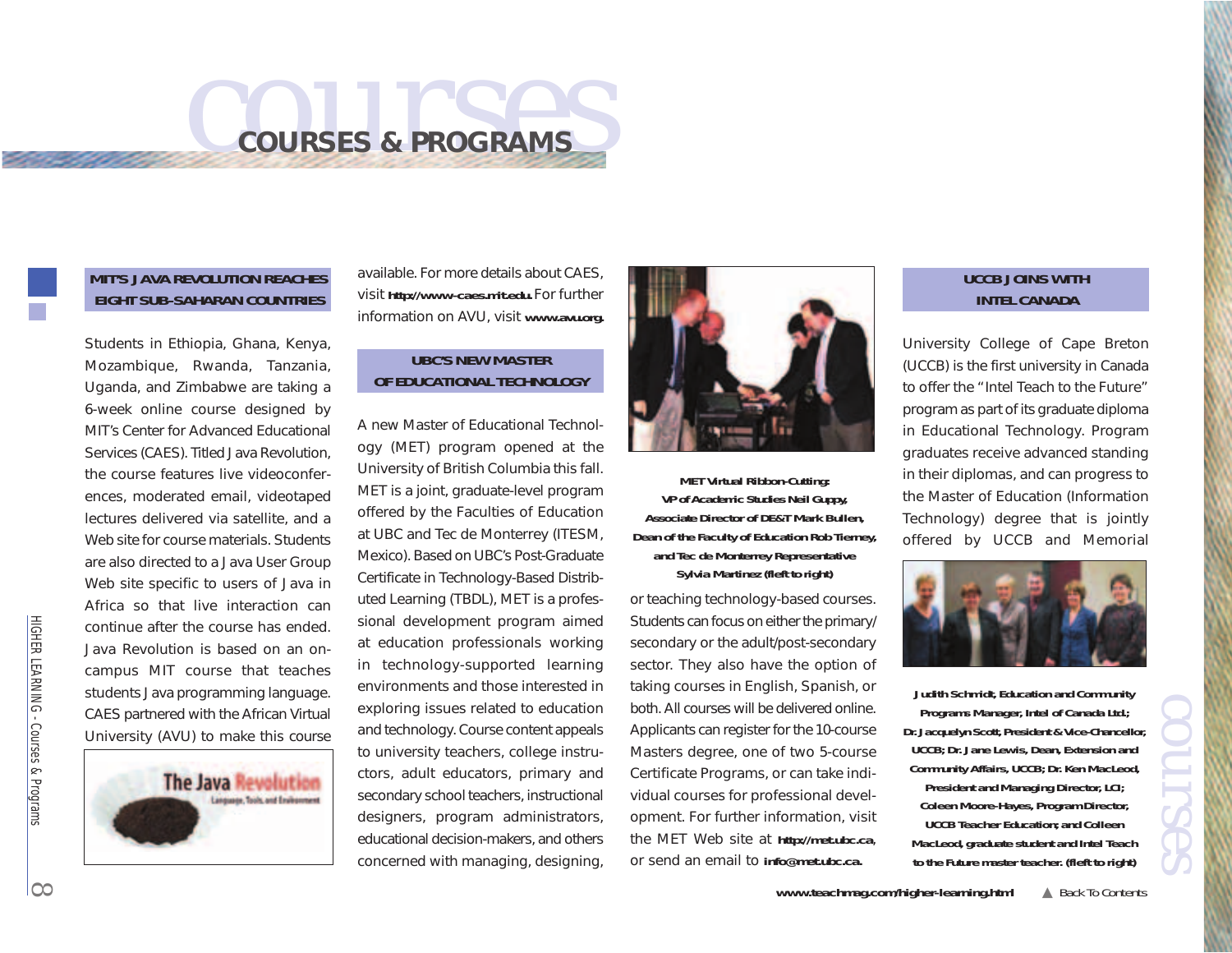University of Newfoundland. Developed by Intel with support from Microsoft, The Intel Teach to the Future program aims to help teachers effectively integrate computer technology into classroom curriculum. Intel has also introduced an "Intel Teach to the Future Pre Service Program," which launched at Queens University earlier this year. The Pre Service program trains faculty in the School of Education to deliver the curriculum to pre-service teachers. For [further information on these Intel pro](www.intel.com/ca/education)grams, visit *www.intel.com/ca/education/.*

# **UMASS ANNOUNCES NEW INFORMATION TECHNOLOGY MINOR**

The University of Massachusetts just launched a minor program in information technology. The IT minor is the first campus-wide, interdisciplinary undergraduate minor offered by the university, and the first of its kind in the state public higher education system. Drawing on faculty in various



**[Students in Policy Analysis at the Center for](www.umass.edu/itprogram)  Public Policy & Administration**

disciplines across the Amherst campus, it intends to produce information technology generalists from a variety of academic fields. Admission to the program begins this fall. Courses will be formally recognized in the spring. The program will start on a small scale by accepting 50-75 applications. Any undergraduate student in any major may apply. For more information, visit *[www.umass.edu/itprogram.](www.umass.edu/itprogram)*

# **UMUC DESIGNS COURSES IN NETWORK SECURITY**

In February, the National Security Agency designated the University of Maryland University College (UMUC) a Center of Academic Excellence in Information Assurance Education. This distinction, which indicates that UMUC can produce professionals with the skills needed to improve the protection of the National Information Infrastructure, was largely due to the university's decision to offer a new track of courses in information assurance (network security). UMUC had already introduced an energy track of courses to five graduate degree programs, in part, to protect energy facilities from terrorism. This fall, UMUC added four new courses to better prepare students in corporate, government, and non-profit IT arenas for dealing with potential security



threats. The new track of courses, which includes topics such as intrusion detection, computer forensics, and disaster response and continuity of operations, will help students earn a specialization in information assurance for their Master of Science in Computer Systems Management (MSCSM) and Master of Science in Information Technology (MSIT) degrees. Students can also take the courses for elective credit. UMUC offers courses in security and information assurance at the undergraduate level as well. For more information about the new track of courses, visit *<www.umuc.edu/grad/news>*, or contact Garth MacKenzie, associate chair and program director for the university's MSIT program, *gmackenzie@umuc.edu.*

# **UNC-CH WILL OFFER NORTH CAROLINA'S FIRST INFORMATION SCIENCE DEGREE**

The University of North Carolina at Chapel Hill is about to become the first university in the state to offer a bachelor's degree in information science. Building on UNC's existing undergraduate minor program, the new major will be taught in the School of Information and Library Science. It will integrate the study of the creation and management of information content, the characteristics and needs of the people who create and use information, and the technologies used to support the creation and manipulation of information. To earn the degree, students will complete 10 courses (30 credit hours). Core courses will include those on retrieving and evaluating information, systems analysis and design, database design, and networking. Electives will be in areas such as information technology, management of information resources, and information design. UNC already offers a master's degree in information science, one in library science, a certificate of advanced study, and a doctor of philosophy in information and library science. The new program will begin in the spring of 2003. For further information, visit *[www.ils.unc.edu/html/](www.ils.unc.edu/html/2_is_major.shtml) 2\_is\_major.shtml.* 

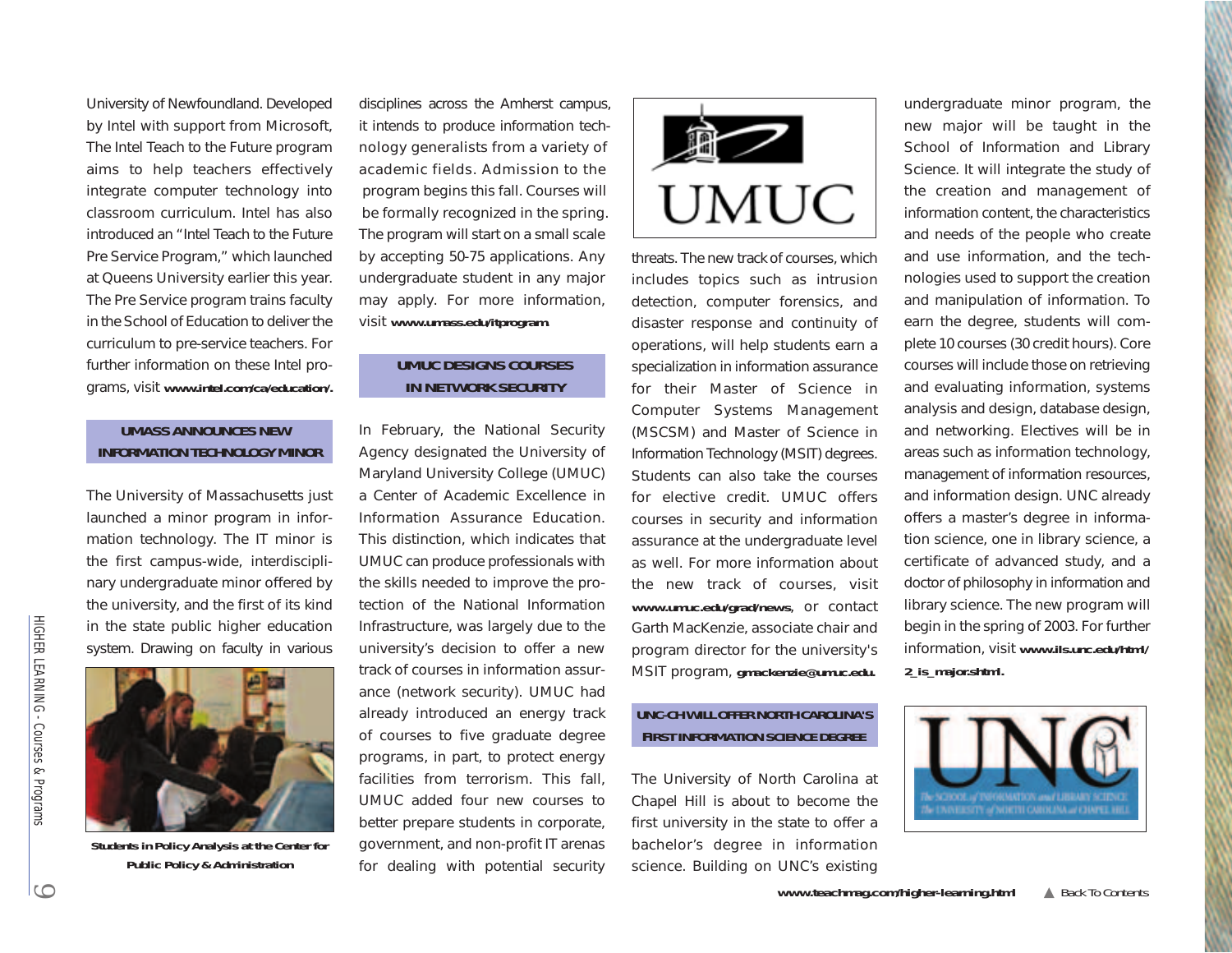# <span id="page-9-0"></span>*Adobe Looks to the Library*

*By Jennifer Kavur*

Imagine loaning a book to a library patron with the guarantee that it will return in seven days. Or say you'd like a particular book returned on a specific date - what if you could be assured that when the day comes, your book will too? What if you never had to worry about books being lost, damaged, misplaced, or stolen?

**if eBooks are going to become popular, consumers must be able to try them at no risk first, and libraries provide**  the ideal avenue for this to occur  $\blacktriangle$ 

Adobe placed a spin on the eBook market this summer with its release of Adobe Content Server (ACS) 3, a program with specially added library functionality that gives librarians new options for managing their electronic collections. You can now govern how and when patrons check out eBooks by setting your own usage rules. Not only can you set the rules, you can set a different rule for each title, and you can change the rules at any time. Libraries purchase eBook titles just as they would print. Patrons check the eBooks in and out over the Web and read them offline. When an eBook reaches its due date, it automatically "expires" from the patron's computer and becomes immediately available in your library catalogue system once again. (This automatic expiration feature ensures that no rights are violated.) Another feature is concurrent

user tracking. ACS provides immediate updates on who checks out what copy, when it is scheduled to be returned, and how many copies are still available. The program also supports industry standard meta-data formats such as ONIX and MARC, so libraries can easily integrate eBook titles into their catalogue systems. And patrons can use ACS 3 to convert eBooks from text to speech.

The package is also appealing. Adobe has eliminated DRM fees, and offers ACS 3 just like any of its other programs - at a one-time purchase price, available anywhere that Adobe products are sold. Two options are available. For a content-based cost of US \$5000, libraries receive one Content Server destination site capable of hosting 250 titles (expansion packages are \$1000 per additional 500 titles). With ASP-based pricing, libraries pay \$10,000 to have the Content Server linked to one destination site that hosts an unlimited number of titles (additional destination sites are \$1500 each).

Why the recent interest in libraries? Simply put, Adobe wants the eBook market to grow, and it realizes that people are more willing to try an eBook if it doesn't cost them anything. So if eBooks are going to become popular, consumers must be able to try them at no risk first, and libraries provide the ideal avenue for this to occur. James Alexander, director of eBooks at Adobe, explains that the company wanted to find a way for libraries to give the public this opportunity. He feels that the

Internet is not putting libraries at risk, and that ACS 3 provides a nice example of how the two can work together. In the last decade, he points out, library usage increased by 24.3 percent. Two out of three adults currently check books out of a library, and 94.5 percent of public libraries now offer Internet access to the public. Technology is making the library more user-friendly, says Alexander, and the demand for electronic resources is continuing to grow. In the current economy, people seem more interested in borrowing than buying, and Adobe has just found a way to make this work.



HIGHER LEARNING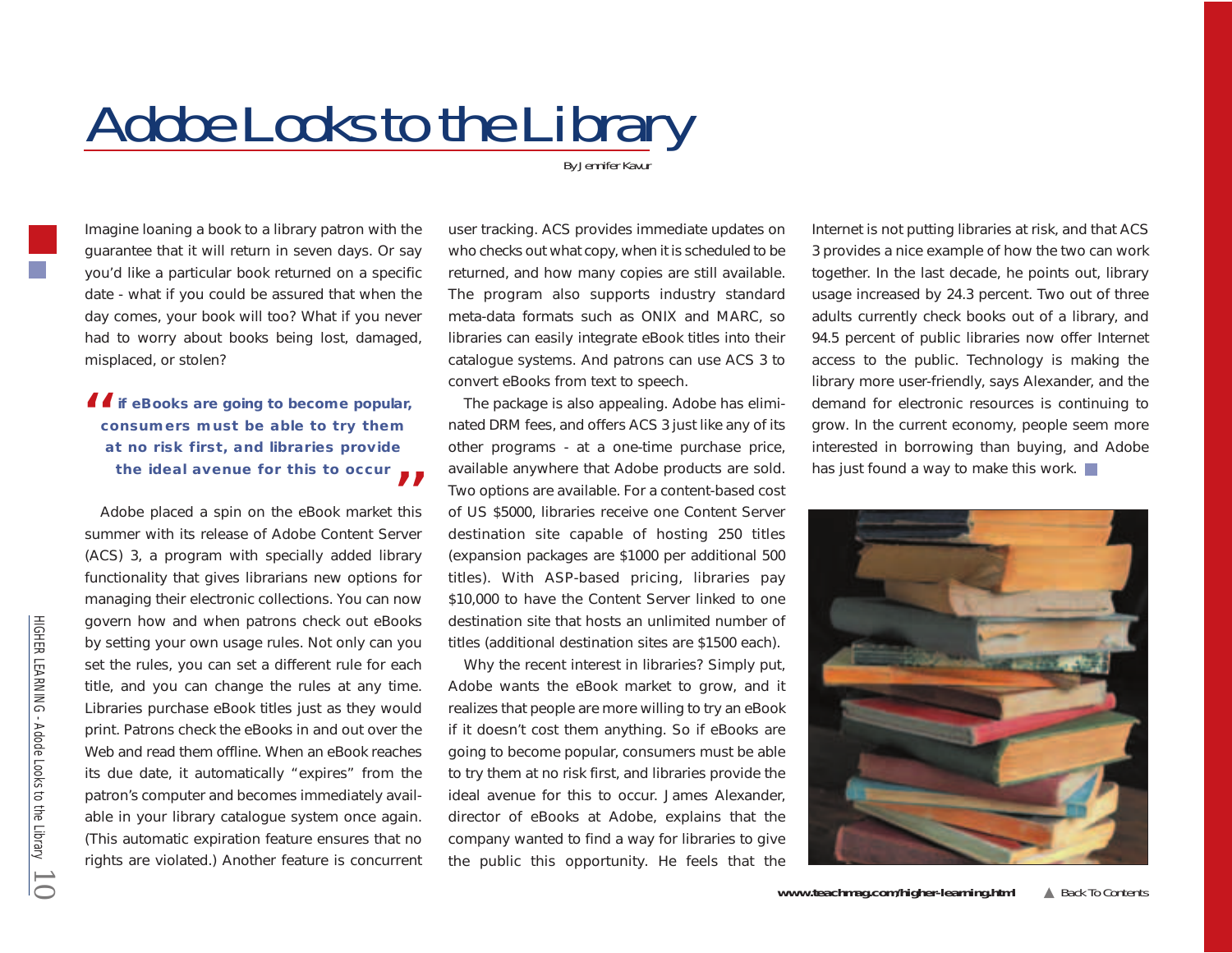# *Using Email to Conduct a Survey*

Would Indiana

*By Jennifer Kavur*

Email is not only a convenient way to communicate with friends and colleagues. It is also a valid means of conducting formal surveys and research. Many universities now use email for this latter purpose, and most have found this method to be more fruitful than past means. Electronic surveys generate greater pools of response than traditional pen and paper, and the larger the response, the more accurate the sample population.

<span id="page-10-0"></span>*Fallity of faculty* 

chnology

athfude town

**POID** 

The University of California, Davis uses email and the Web to conduct formal student surveys and informal student opinion polls. UC Davis began using these tools in the fall of 2000, after its now-retired vice chancellor, Carol Wall, expressed her desire to be more in touch with the student body. The university had already begun experimenting with email surveys, so it used this technology to respond to Wall's request. Shortly afterwards, the Electronic Student Advisory Council (e-SAC) was formed, and two additional methods of communicating with students soon followed.

Headed by Steve Chatman, director of Student Affairs Research and Information, e-SAC collects students' opinions and experiences on current campusrelated topics, and then sends this information directly to the vice chancellor's office. e-SAC replaces focus groups, he says. In the beginning of the school year, Chatman gathers a random sample of students and sends them an invitation to participate. He then forms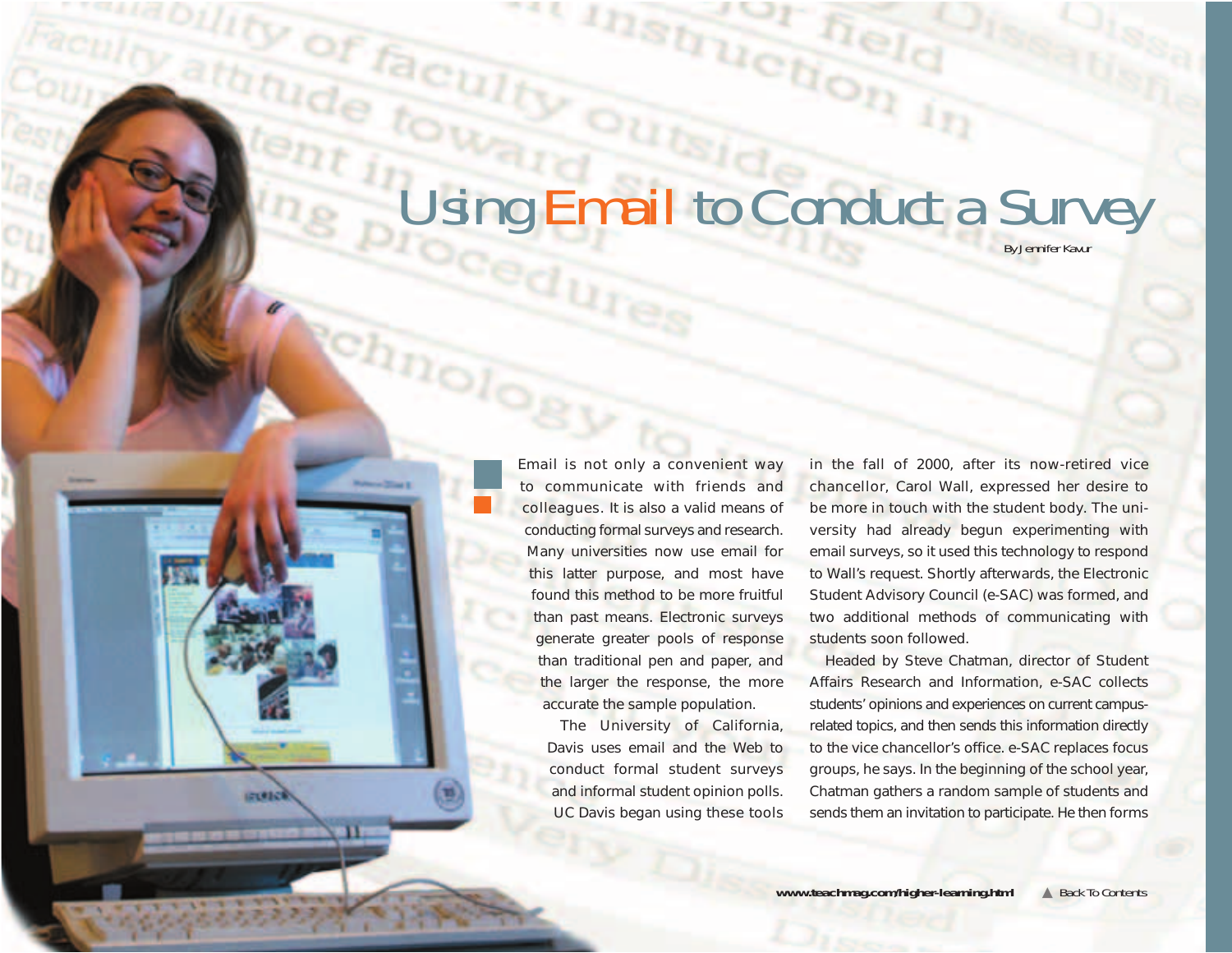a panel of about 100 students to represent the undergraduate student population of approximately 20,000. Over the course of the school year, students on the panel receive 3-4 surveys via email that take about 15 minutes to complete. The students are given about one week to respond. Responses are kept confidential, and are sent directly to Student Affairs Research and Information staff. A few weeks later, a survey summary and report are posted on the UC Davis Web site.

# **66** email produces less bias **than traditional post** "

QuickPoll is the university's second means of gathering electronic information. Via the MyUCDavis Web portal, QuickPoll sends out an average of one mini-survey containing one to two items per week. It collects information from students, faculty, and staff, and can easily target specific groups if necessary. QuickPoll is often used to clarify responses from other surveys. For example, if the university conducted a broad survey that led to too many ambiguous "other" responses, QuickPoll would quickly set out to clarify what those "other" answers specifically meant.

In 2001, UC Davis conducted its first university census. This third variation of the email survey allowed the university to assess its entire undergraduate student body. The response rate was incredibly high - 53 percent of the 19,000 students surveyed replied. While UC Davis was thrilled with the results, the time it took to edit all the responses was overwhelming. The university will continue to conduct the email census, but because the editing obligation is so high, it plans to conduct a maximum of one per year. *12***University of California, Davis**

Chatman feels that one of the main benefits of using Web-based surveys is that they are nearly cost-free. A decade ago, when the university was still administering paper-based surveys, the cost was quite expensive.

Initially, the university did have its concerns. Most of all, it was worried about student bias - that only a particular type of student would respond to email. However, Chatman says this bias has yet to occur. In fact, the university has found that email produces less bias than traditional post. Because students' addresses are often unreliable, it is more difficult to contact them through the mail and expect them to respond. With the help of the Internet, students can easily send and receive information no matter their location.

A growing concern, however, is that email may be leading students to become "over surveyed." Chatman says the university tries to make students clearly aware of the difference between its "official" surveys and those conducted by undergraduate psychology students, who have the tendency to produce a proliferation of email surveys for their psychology projects and assignments.

UC Davis keeps its surveys confidential, but not anonymous. It feels that confidentiality, at least for now, is sufficient. So far, no students have complained. Since the surveys are conducted more for evaluative than research purposes, confidentiality seems to work best for both sides. When a student logs on to the UC Davis Web portal, the university automatically verifies the student's identity through his/her username and password. This can save the university a lot of time. For example, it doesn't need to bother asking any demographic questions. Moreover, since the system can keep track of who responds and when, once a student does respond, he is not bothered about it again.

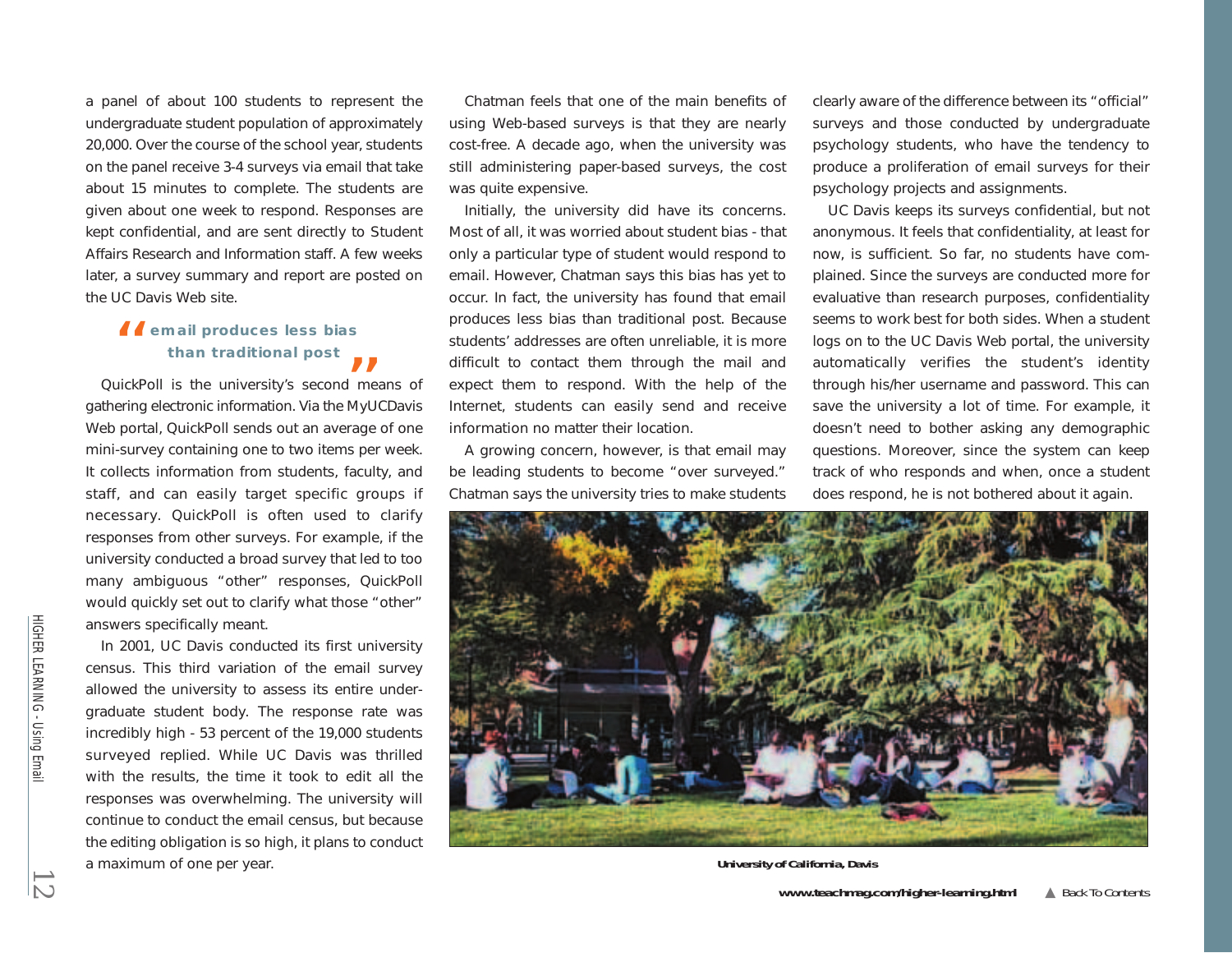High response rates are positive, but as mentioned before, they increase the university's editing responsibilities. Data does not need to be re-entered into the computer system, but since UC Davis asks open-ended questions, the answers must be combed through. Chatman has found that students are more verbose electronically than on paper, and tend to provide an abundance of comments when using the Web.

In the future, Chatman hopes to customize the survey collection and develop surveys that are more tailored to the individual. He would also like to experiment with video streams. Video streaming could be very helpful, he explains, for asking subjective questions. For example, if you ask a student how he feels about prejudice, it is difficult to judge his answer unless you first understand his definition of the term. With the aid of video streaming, you could show students a clip displaying a type of prejudice and ask for their response to it.

Simon Fraser University is another institution that finds potential in Web-based research. Professor Neal Roese, programmer/analyst Richard Blackwell, and undergraduate student Diane Lines recently worked together to conduct an email survey for Roese's research on counterfactual thinking patterns in intimate relationships.

# **people are just as conscientious in Web-based surveys as they are in person**

The entire SFU email community received an invitation to participate. An incentive was provided - those who participated would be entered into a drawing for a \$100 cash prize. The survey, which looked at how people think of their own histories and the emotional consequences of their decisions, had a great response.

This was Roese's first email survey, and his main reason for supporting it was Lines. He says that Lines really wanted to do an email survey, and SFU's psychology department had the right technical staff to make it happen. Although they had not yet used it, the staff had already created a custom research database.

obtaining results that are more accurate. Roese doesn't believe that one can do this over the Web.

However, he does have several other positive things to say. A Web-based survey allows you to survey people quickly, anonymously, and widely. It is conveniently available 24 hours a day, 7 days a week, from any location in the world. It leads to a broader demographic than conventional research sampling. It also saves time by avoiding the need to transfer information from hard copy to digital



Initially concerned about the quality of the answers he would receive, Roese soon realized that people are just as conscientious in Web-based surveys as they are in person. He says that if you are just asking questions, there is not much of a difference between Web-based and paper-based surveys, except that communication is easier when face-to-face. Methodologically, however, there is no difference. The main issue, says Roese, is whether people are paying attention.

As for students being "over-surveyed," Roese isn't worried. He replies that no matter how many surveys are out there, students aren't pressured to participate.

Roese also points out that while the Internet brings greater accessibility to a wider sample of people, there is a difference between a big sample and a representative one. Over the phone, a researcher can perform a randomized survey, form, and immediately stores responses in a computer database. It is less expensive than paper, and people tend to feel more honest, open, and comfortable participating in their own environments than a lab.

Blackwell, who converted the SFU survey from paper to digital form, says that the technical task of converting a survey is relatively easy. All you need is a secure Web server, a database, and the right applications to tie the two together. He suggests you copy the paper version as closely as possible, and make sure you set up the system to look exactly as the researcher would intend. Another critical aspect of the job is ensuring the anonymity of the participants, but this requires a higher level of technical expertise that some universities don't have. **13**<br> **13** Comple are just as conscientious whether people are paying attention. The empleased surveys and as they are in person as they are in person as they are in person as they are in person as they are in person as t

He explains how he managed to verify participants' identities, obtain their informed consent, and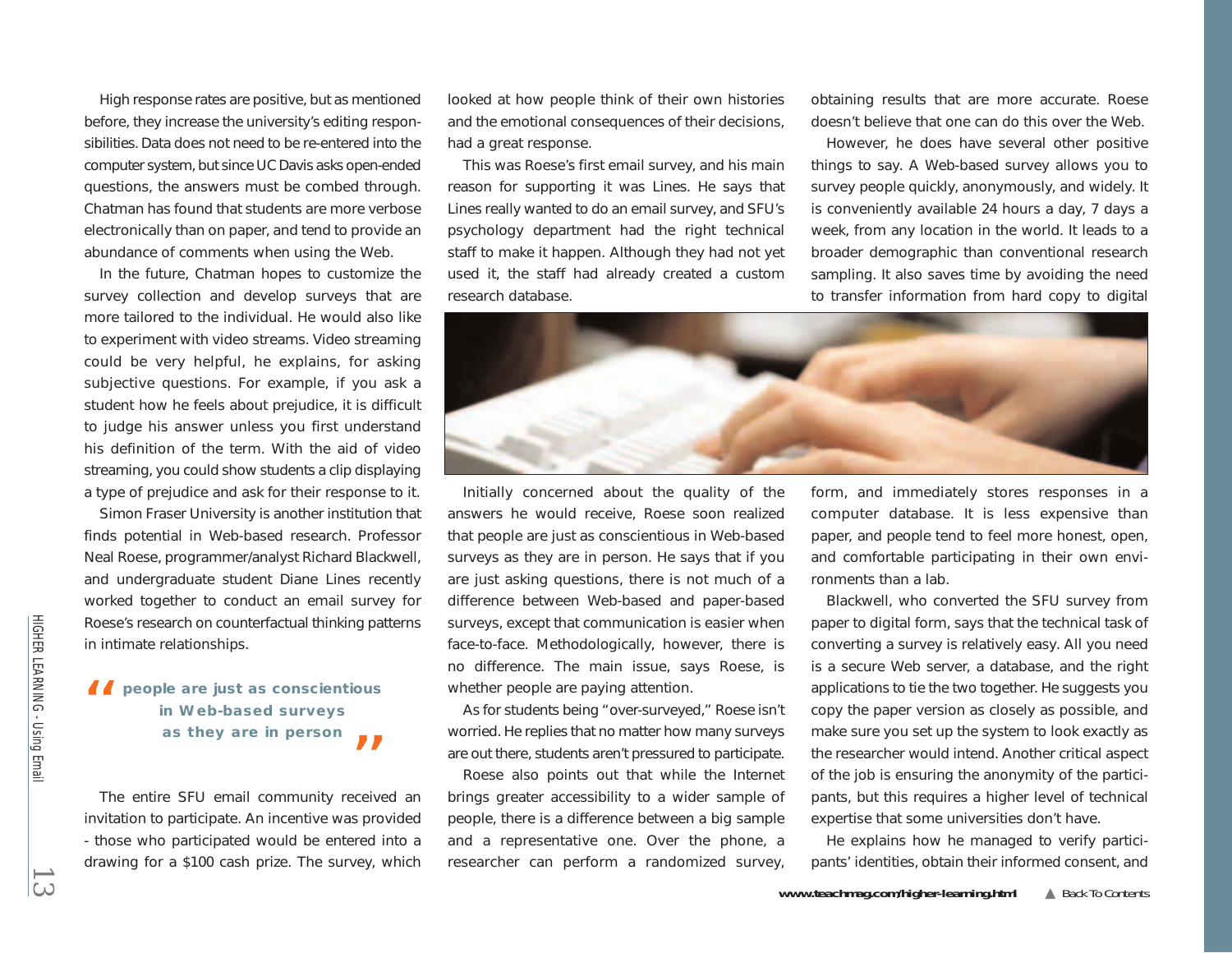still maintain their anonymity. When a user logged on to the system with his username and password, the survey would verify his identity by querying an authentication server. The computer would confirm whether the identity was valid or not with a simple yes or no. After logging on to the consent form page, the user would enter a separate database that would store his responses. The two databases were stored on a secured server that only database administrators could access. Blackwell did not link the two files, so the names could not be matched to the responses. When Lines collected the data, she received one file containing the survey responses, and another listing the email addresses of the participants.

The difference between a university survey and one conducted by a corporate business is that the former must conform to ethical standards set by a nationwide research council. The two most important parts of this standard is that participants must provide informed consent, and at the conclusion of the study, they must be debriefed. Informed consent was relatively easy to obtain in the SFU survey, Blackwell says, because the participants were limited to the SFU community. Their email addresses were easy to identify. Obtaining informed consent from the public is a completely different story, and even though the possibility of doing so is there, many universities have yet to figure out exactly how.

In the future, Blackwell would like to develop more complex surveys that involve aspects such as reaction time. He would also like this technology to extend to other departments. Other departments, says Blackwell, need to realize the assets that Webbased surveys bring.



with game officials worldwide boosts animal populations and preserves habitats.

Help us brighten the future for wildlife.

Safari Club International Foundation 800.377.5399 . www.SafariClubFoundation.org





HIGHER LEARNING -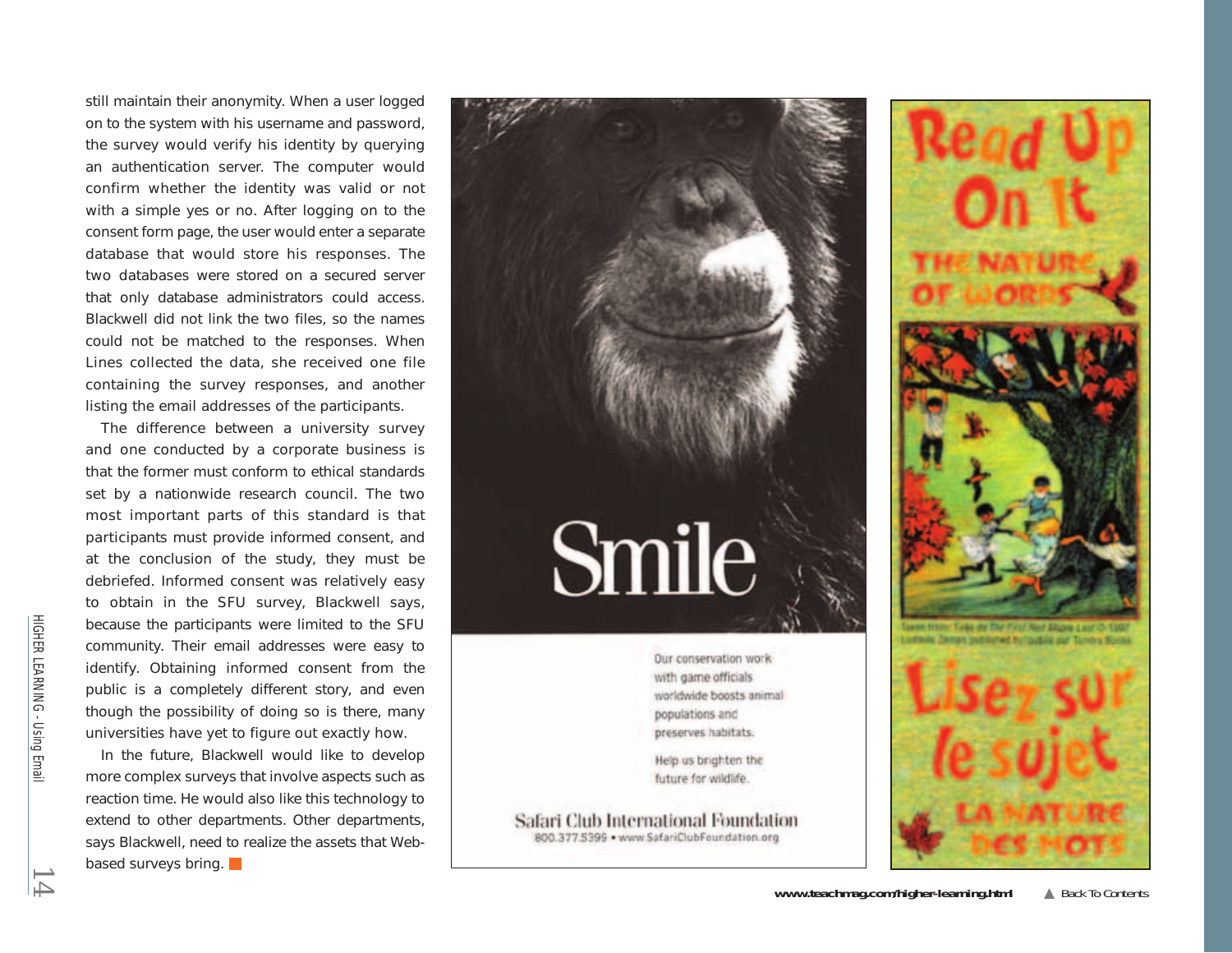# <span id="page-14-0"></span>*Summer Software Review*

*By Michel Mersereau*

# **CONTENT CREATION SIMPLIFIED BY EZEDIA MX**

Content delivery and content creation - often worlds apart. Macromedia's recent perspective on the growth of the second generation of Web and multimedia delivery emphasizes the transition from providercentric to user-centric content models, and with scheduled releases of powerful authoring software designed to bridge this often-terminable gap, it is taking steps to accommodate just that.

While this bodes well for professional media developers, amateur users often feel the pinch of the dreaded learning curve accompanying such transitions. eZedia Inc. hopes to capitalize on this by providing both professional and amateur content developers the ability to create, manage, and deliver rich multimedia content in an intuitive, user-friendly authoring environment replete with tools usually reserved for creative professionals alone.

**While this bodes well for professional media developers, amateur users often feel the pinch of the dreaded learning curve accompanying such transitions**. ""

More often than not, e-based educators face the twofold dilemma of having to develop and provide suitable material to students. This involves a marked investment in time. In a recent statement by the National Education Technology Standards (NETS) project, a set of standards addressing specific skills required by post-secondary educators in preparation of e-based learning implementations is laid out. It details the need for educators to be familiar with technology operations and concepts, as well as the planning and designing of e-learning environments. Familiarizing oneself with new media content creation is a laborious, time-intensive task, and educators who wish to accommodate these standards face great challenges. eZedia MX promotes itself as not only being able to accommodate these parameters in a user-friendly environment, but also provides educators with a flexible content creation tool that grows with the user as his skills grow.

More than simply a layout and design engine, the program allows educators to create logic-centric learning applications and problems tailored to respond to end user input. Its content creation environment is both object-oriented and visually simplistic in terms of the layout and handling. This premise is what affords eZedia MX the ability to create and manage multimedia content with such ease. Once inside, eZedia content is created through a process of layering, positioning, masking, animating, and linking existing multimedia content.

For example, you may wish to provide students with a brief, animated multimedia presentation in the hopes of exploring motion dynamics. You may wish to construct a template whereby students, provided with animated content, are required to input variables describing various dynamics occurring within the animation. eZedia MX allows you to not only create the content, but also assign logic parameters that respond to the input of the students. Traditionally, this would be accomplished with programs such as Macromedia's Flash or Fireworks



HIGHER LEARNING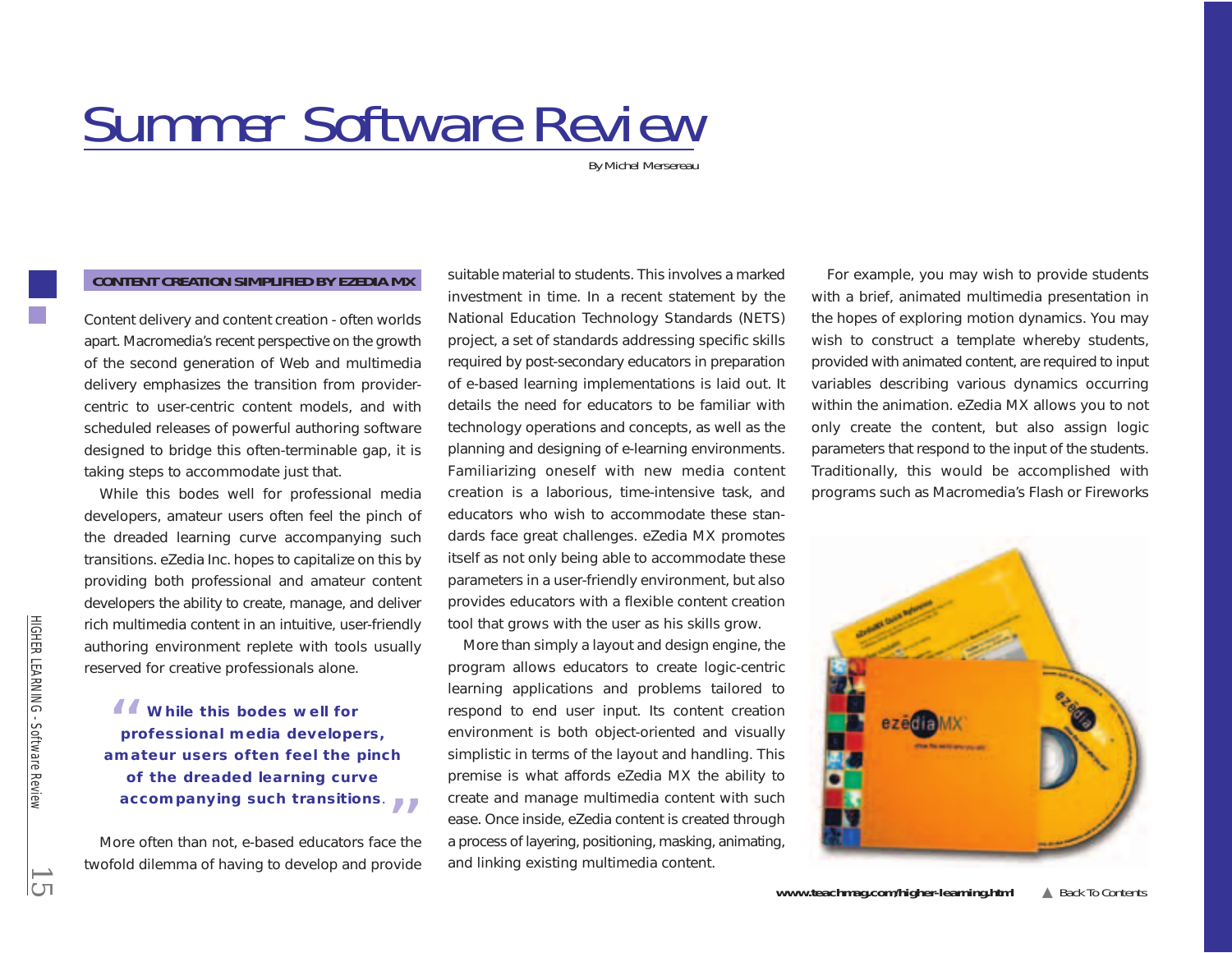Studio. However, content creators would be limited by the degree of compatibility with foreign file formats (such as QuickTime movies), and would ultimately be forced to rely on scripting in order to provide any degree of interactivity. With eZedia, however, users select from a wide range of source content such as PNG images and QuickTime movie content, which they can then drag onto the content creation window. Once imported, content can be positioned as desired, and then linked or animated (eZedia relies on path-based animation as opposed to Flash's cell-based format).

Linking, and thus allowing objects to interact with each other, is remarkably simple. eZedia provides a unique linking tool by which users simply draw a path between the objects they desire to link (this is similar to "targeting" without the scripting in Flash and Live Motion). Once the objects are linked, users apply desired parameters (such as animation loops) that proceed based on the user's input via a linked button.

eZedia MX has sought to position itself well in the educational market, and has done so by conforming to the pedagogical guidelines put forth by the NETS project. In this regard, eZedia MX is unique among content authoring applications in its ability to provide educators with the necessary tools to create objector logic-oriented content without resorting to the arduous task of coding and scripting. Content created via eZedia MX is provided by way of the proprietary eZedia player. While eZedia's end user base is limited in this fashion (it simply does not have the installed user base afforded to Macromedia, for example), it is ideal for educators seeking to provide and maintain educational multimedia content within a relatively small, controlled environment.

## **VIRTUAL PC BRIDGES THE PLATFORM GAP**

At last count, the Microsoft Windows installed user base accounted for a staggering 90 percent of the PC market. While such figures may give Mr. Gates reason to smile, they have meant that the 10 percent of alternative platform users have, more often than not, been left in the cold with regard to their ability to interact with their PC counterparts.

The business world may be reluctant to embrace alternative computing platforms despite the significant benefits, but the education and creative markets have historically fallen under the domains of Apple and Linux. With the recent release of Mac OS X, Apple computer has indeed seen the "Linux light," as demonstrated by its incorporation of Linux as the core of its next generation operating system. Inevitably, however, educators and creative professionals are at some point confronted with the need to interact with the Windows Empire.

# **66** The ability to run multiple **operating systems simultaneously offers significant benefits to educators** and creative professionals alike.

Any discourse pertaining to cross-platform computing must begin with a brief introduction to the various solutions available to end users and developers alike. Hardware-based solutions, usually involving the installation of a conversion card, have been around for quite some time, but are no longer prevalent or supported due to their low popularity. While hardware-based solutions had their benefits (namely greater speed and stability), their price, installation cost, and non-compatibility with portable computers ultimately contributed to their demise.

Enter the software solution. Initially, softwarebased solutions primarily involved the development of direct conversion utilities. In other words, rather than creating an environment in which to run the data natively, the utility would simply convert the data into a form recognizable by the host computer. This is acceptable as long as you intend to only convert simple text files. I say simple, because document properties and attributes such as formatting were often lost during the conversion process. PC-centric applications, however, were still beyond the capabilities of such utilities.

We next saw the development of environment emulators. Rather than simply convert PC files, emulators recreated the environment of the source operating system within the host PC. This enabled



HIGHER LEARNING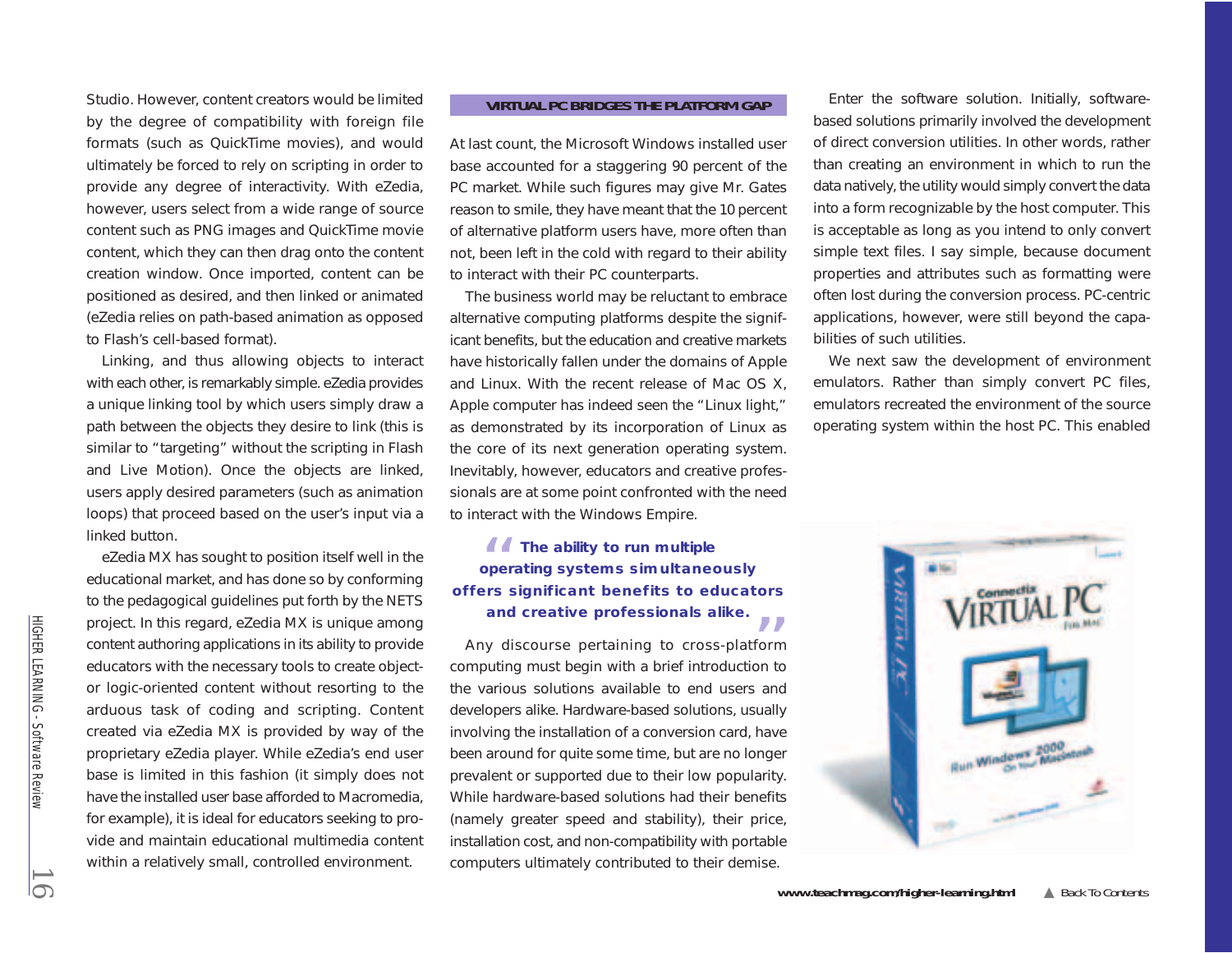

the user to not only convert the data, but also run the software that initially created it natively. The undisputed champion in this arena undoubtedly was, and still is, Connectix's Virtual PC.

Within the release of version 5, Virtual PC allows Apple, Linux, and PC users to run a myriad of operating systems from their own PCs with greater stability than ever before. Virtual PC 5 offers Windows, Macintosh, and Linux users the option of running Microsoft's Windows 95 through XP and the core Linux operating system, respectively.

The ability to run multiple operating systems simultaneously offers significant benefits to educators and creative professionals alike. Educators benefit from the ability bridge the gap between students, teachers, and institutions in the current non-homogeneous computing world. Creative professionals and developers are able design and develop platformindependent content for distribution.

While the application gap between platforms may be narrowing, there still exist several PC-centric applications unique to the Windows environment. (For example, a Mac version of CAD, the staple of engineering classrooms around the world.) Virtual PC 5 further narrows the gap for educators wishing to broaden their delivery options for

content and material. Students are able to become accustomed to multiple operating environments, enabling them to market themselves as flexible and proficient to employers.

New features in version 5 include Macintosh OS X compatibility and cross desktop drag-and-drop simplicity. It also enables users to completely discard any changes made to the operating system during sessions by giving them the ability to revert to the previous PC state. Virtual PC 5 automatically shares the host computer's established network, but can be configured to establish its own network connection with either a remote or a local network. Virtual PC 5's cross platform networking ability provides educators with the salvation of being able to network computers with relative ease in a cross platform environment, such as a classroom. In real world tests, Virtual PC running Windows 2000 Professional on a PowerPC-based Macintosh with a clock speed of 667 Mhz performed remarkably well during complex tasks (such as browsing with Internet Explorer while document processing with Microsoft Word).

However, this power comes with a price. The ability to run new generation operating systems, such as Windows XP, is a fairly processor-intensive task. As such, the hardware requirements for running Virtual PC with a relative degree of speed and workability are somewhat steep. (Connectix recommends a processor speed of at least 400 MHz for running the software on a Macintosh using OS X, for example.) With rising hardware costs, evident in the recent rise of PC prices, an investment in the updated hardware required to run the software effectively may be somewhat disconcerting to educators and those on a budget.

Monetary concerns aside, compared with hardware upgrades and replacement, Virtual PC 5 represents a low-cost solution to educators either wishing to incorporate multiple platform educational materials in their programs or to simply be able to share content with students regardless of their operating platform.

Michel Mersereau is a freelance writer and Web designer based in Toronto, ON. He can be reached at *michel@bluebeatdesign.com.*



*17*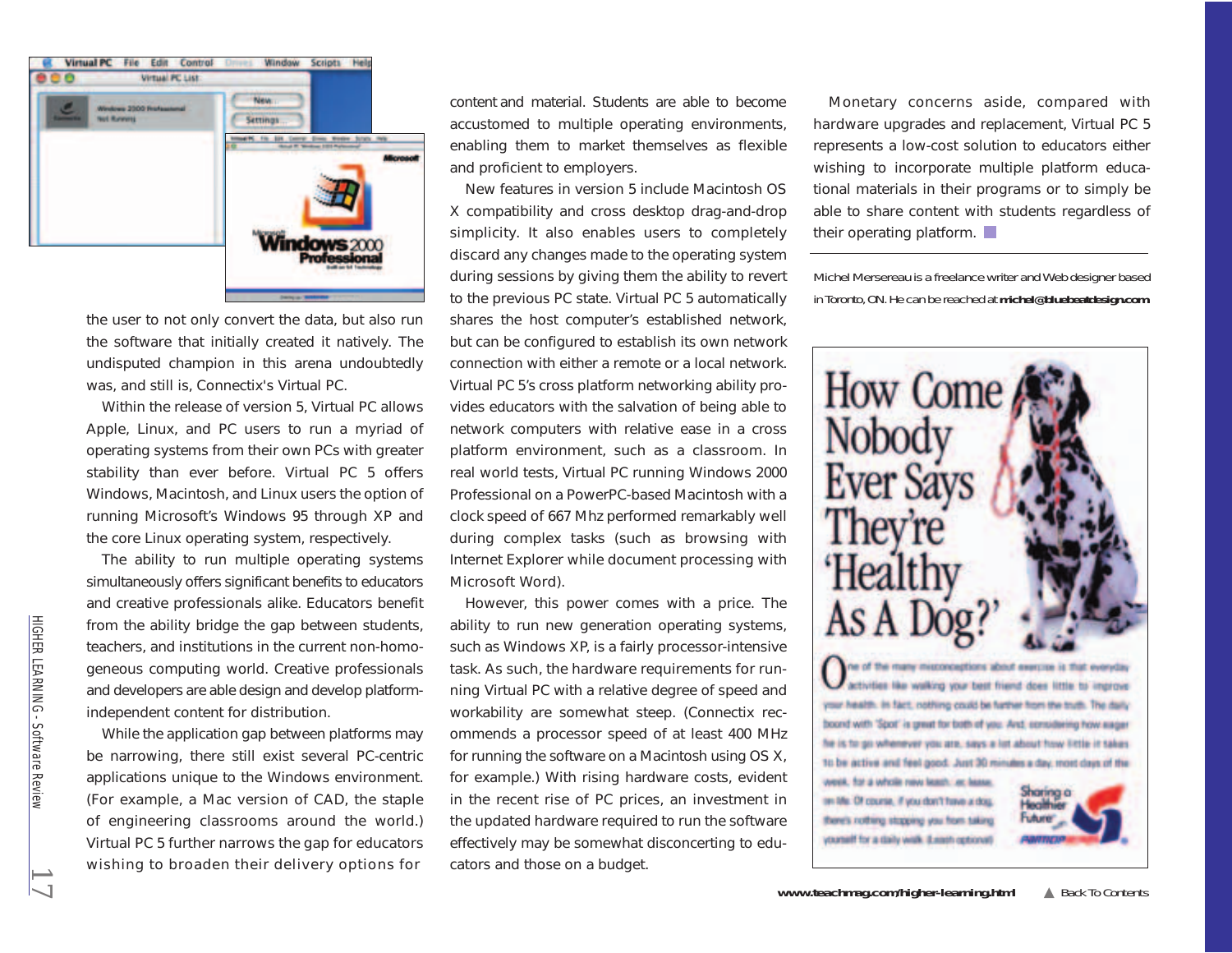# <span id="page-17-0"></span>*BOOK REVIEW: Steal These Ideas Please! By Jennifer Kavur*



If you're looking for new techniques to refresh your marketing strategies, *Steal These Ideas Please! Great Marketing Ideas for Continuing Education* is a handy booklet you'll definitely appreciate. Published by the University Continuing Education

Association (UCEA), the 84-page guide is filled with ideas for publications, advertising and promotion, public relations, e-marketing, database development, market planning, and internal as well as international marketing. Editor Susan Goewey Carey amassed the collection of pointers and tips from academic seminars, listservs, conferences, newsletters, and marketing professionals across the U.S.

*Steal These Ideas* is a well-organized, tip-filled, easy-to-read booklet that would easily settle on your desk as a favorite quick-reference tool. The presentation is practical, pleasant, and precise. High quality content takes the shape of 2-5 sentence pointers, check lists, boxes, charts, questionnaires, guidelines, and do's & don'ts. Cartoon illustrations and bold titles in catchy fonts maintain an amusing, casual feel.

Chapter 1, Internal Marketing Ideas, presents suggestions for keeping employees happy and improving customer service. In Chapter 3, Advertising & Promotional Ideas, learn about tasteful telemarketing, scan the "effective advertising" check list,

*"If you cannot have dedicated lines to track advertising, make your own 'faux' dedicated lines. In your ads use phone numbers that the outside public doesn't know about and would have no need to call (e.g., the person who does your word processing). Obviously, you need this person's cooperation. Anyone who calls 'Mary' asking for a bulletin to be sent, had to have gotten her number from the newspaper or radio ad."*

*- Gloria Fisher, University of Massachusetts-Amherst*

preview some promotion do's & don'ts, and gather a few money saving tips. Chapter 4, Public Relations Ideas, provides tips on getting press releases noticed and maintaining relations with the media. A timely chapter on e-marketing tells you how to get the most out of your Web site, how to begin an email campaign, what to look for in an e-learning provider, search engine do's & don'ts, and common Web site mistakes. Chapter 7 provides a marketing plan summary, and Chapter 9 is filled with research and resource lists. The Appendix presents a detailed outline of the marketing process, including a preliminary planning questionnaire and lists of guidelines to keep in mind.

*Steal These Ideas Please! Great Marketing Ideas for Continuing Education, edited by Susan Goewey Carey, is available for US \$25.00 from the University Continuing Education Association, 1 Dupont Circle, Suite 615, Washington, DC 20036, Tel: 202-659-3130, Fax: 202-785-0374, Email: postmaster@ucea.edu.* 

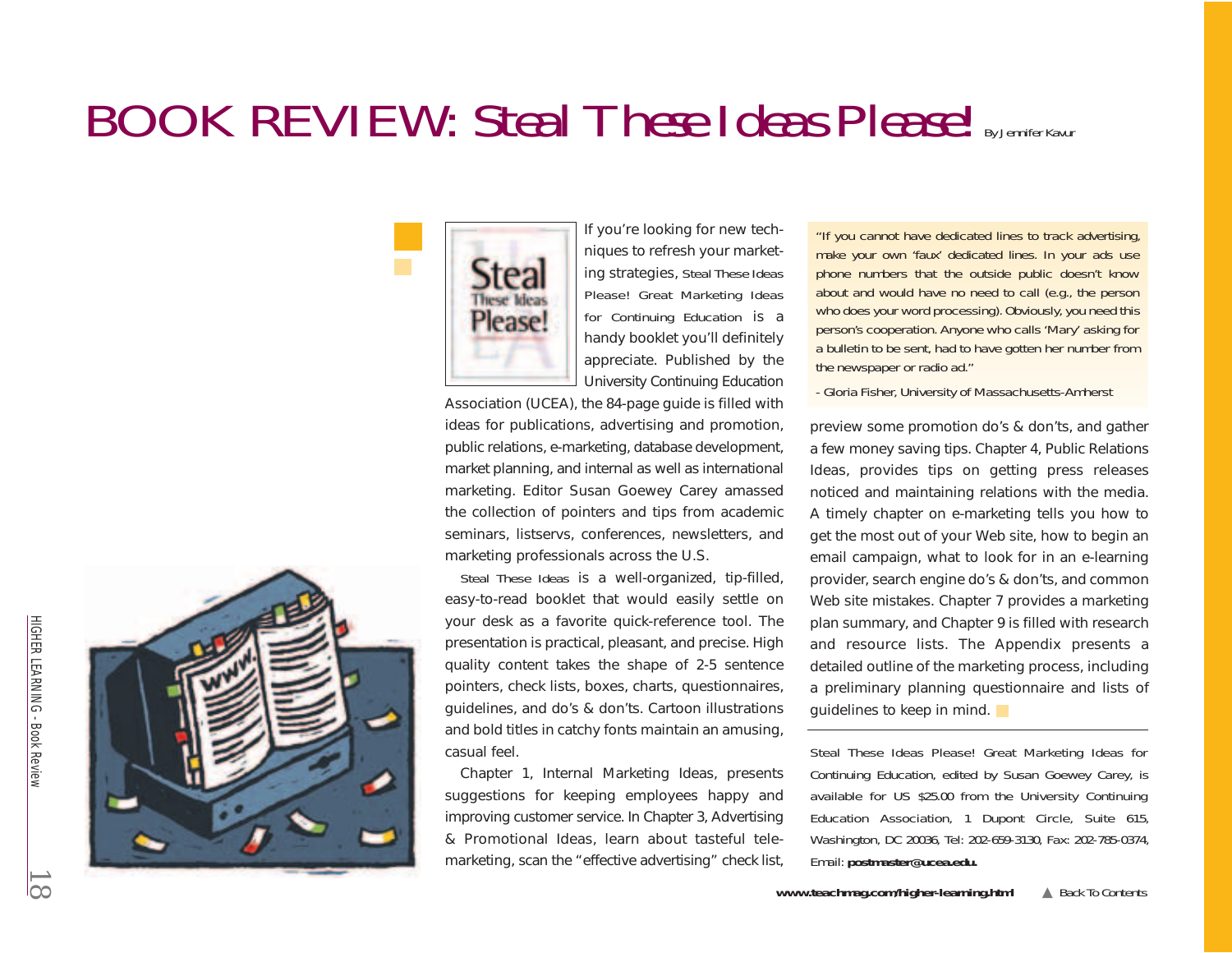# <span id="page-18-0"></span>*New Media and Arts Education*

*By Ana Serrano*

*\*This article is based on a speech given at the Arts Education Conference in February 2002 in Winnipeg, Manitoba.* 

Reading the New Yorker one evening, I happened to come across a new iMac advertisement, which wryly declared in the headline, "There are 256 bones in the human body. Surely one of them must be creative." And it struck me – here is Apple facilitating people's creative development, AGAIN. With a suite of affordable, easy-to-use "expression" tools

(e.g. iMovie, iPhoto, iTunes), Apple seems to be positioning itself as an "arts educator" of sorts. And I guess that is good. Isn't it?

So, this got me thinking. This popular idea is probably what most people, notably those in the arts education field, think – that the only thing new media can offer to the practice of arts education is, in two words, cheap tools. Not to be scoffed at, to be sure. But then again, pen and paper are cheap too.

I would like to suggest an alternative to this notion. Upon further analysis it becomes clear that a different and more profound relationship exists between this new medium and "arts education," stemming from an important question: "What can we learn from this new medium that can help inform how we teach the arts?"

For many of you, this question may seem absurd. You may ask, "How can we align a medium's properties with that of curricula?" But for me, in retrospect, this is exactly the question we were asking ourselves when designing our training programs at h@bitat, the new media division of the Canadian Film Centre. We asked ourselves: Can we create a holistic relationship between our program's form, our approach to education, and our program's content with new media art? And now, after five years of operating the Interactive Art & Entertainment Programme, I realize that emerging from our design process is not curriculum per se, but a special sense of place, which is h@bitat itself.

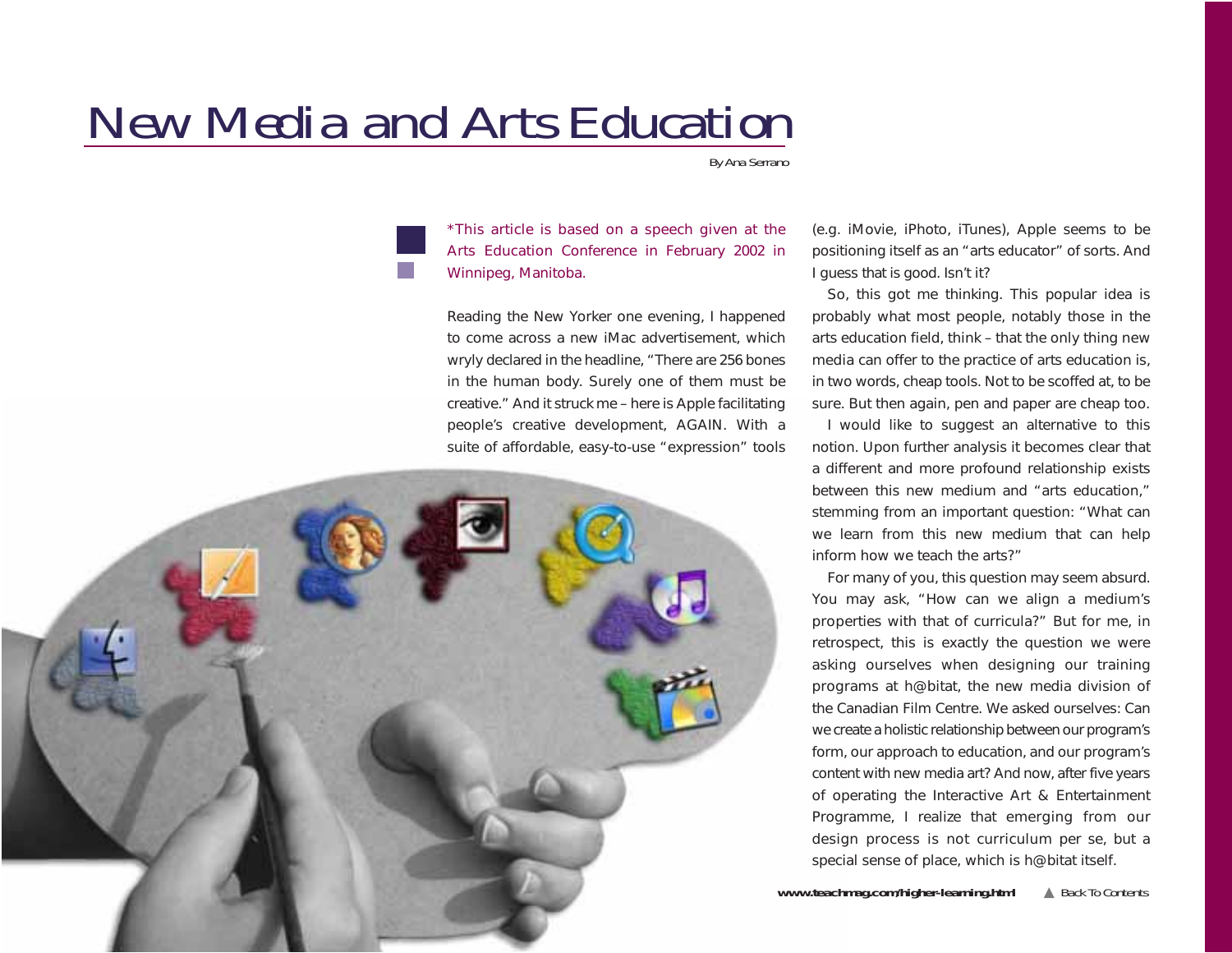I was trying to explain this to our ad agency the other day. We are in the midst of revamping our recruitment strategy and the agency wants to find out what h@bitat's story, or "brand narrative" as they call it, is all about. They asked me: "What is the one thing about h@bitat and its training programs that you would like people to know?" I answered: "That we are a community of people who will impact the world in meaningful, beautiful, and good ways." My ad guy asked me what that had to do with education.

I realized that this conception of what we do, and who we are, did not just come out of nowhere, but is very much related to how we perceived new media, and what we, as faculty and staff, feel the spirit of this new medium is all about.

"So what can we learn from this new medium that can inform how we teach the arts?"

A number of theorists, from Janet Murray to Lev Manovich, have tackled, and are in the process of tackling, exactly what the formal properties of new media may be. However, while words that express some of these properties - procedural, modular, transcoded, variable, automated, spatial, encyclopedic



– may academically explain the nature of the medium, they don't necessarily express its spirit. And it is the spirit of new media that is at the heart of its "difference." For this, we need to look at issues of access, control, and diversity and see how these things are expressed in this medium.

#### **ACCESS**

The Apple example touches on the notion of access, but only highlights one facet of access that is pertinent to this medium – that is, the nature of the tools – their ubiquity, their affordability, and their ease-of-use. The other facet of access is the more important one. As one of our former faculty members, Darryl Williams, used to expound, "New media is the first medium where the tool for production is the same as the tool for auditing." This means that for the first time, creators have access to affordable, decentralized distribution. These two aspects of access have encouraged self-expression on a mass scale that seems unprecedented. The number of Web logs, personal home pages, and e-zines are now in the tens of millions. It seems clear that having built it – the tools and the distribution system – people did come and express themselves.

We can take this lesson into our communities of learning and, I think, apply it literally. In h@bitat, for example, we provide 24-hour access to the studio for our students. We allow them to use any tools they wish (that is, we don't make exclusive arrangements with hardware and software manufacturers). Through technology like email, and BBS systems like Hotline and listservs, we provide greater access to mentors, faculty, and staff. And most importantly, we design as many opportunities for self-distribution and self-publishing as possible, not only online but also within the physical environment itself – walls, beams, floors, and ceilings are all places where work can be displayed by anyone, anytime. These things pertaining to access do encourage self-expression. But what else can we learn from new media that will assist us in designing environments where we facilitate the unfolding of talent?

# **66** New media is the first medium **where the tool for production is**  the same as the tool for auditing.

#### **CONTROL**

Central to the notion of self-distribution is the relocation of control away from the center and to the margins, away from the hands of the few to the hands of the many. Relocation and redistribution of control permeates all relationships in new media:

• The relationship between machines: We've seen shifts from mainframe computing to client-server, to peer-to-peer networks, and now to grid and distributed computing.

• The relationship between artists/authors and machines: When leveraging the computer's capability to calculate algorithms, sometimes it becomes unclear who ends up producing the "work" – the computer or the artist/author? This is especially true in most examples of random-generated or emerging new art.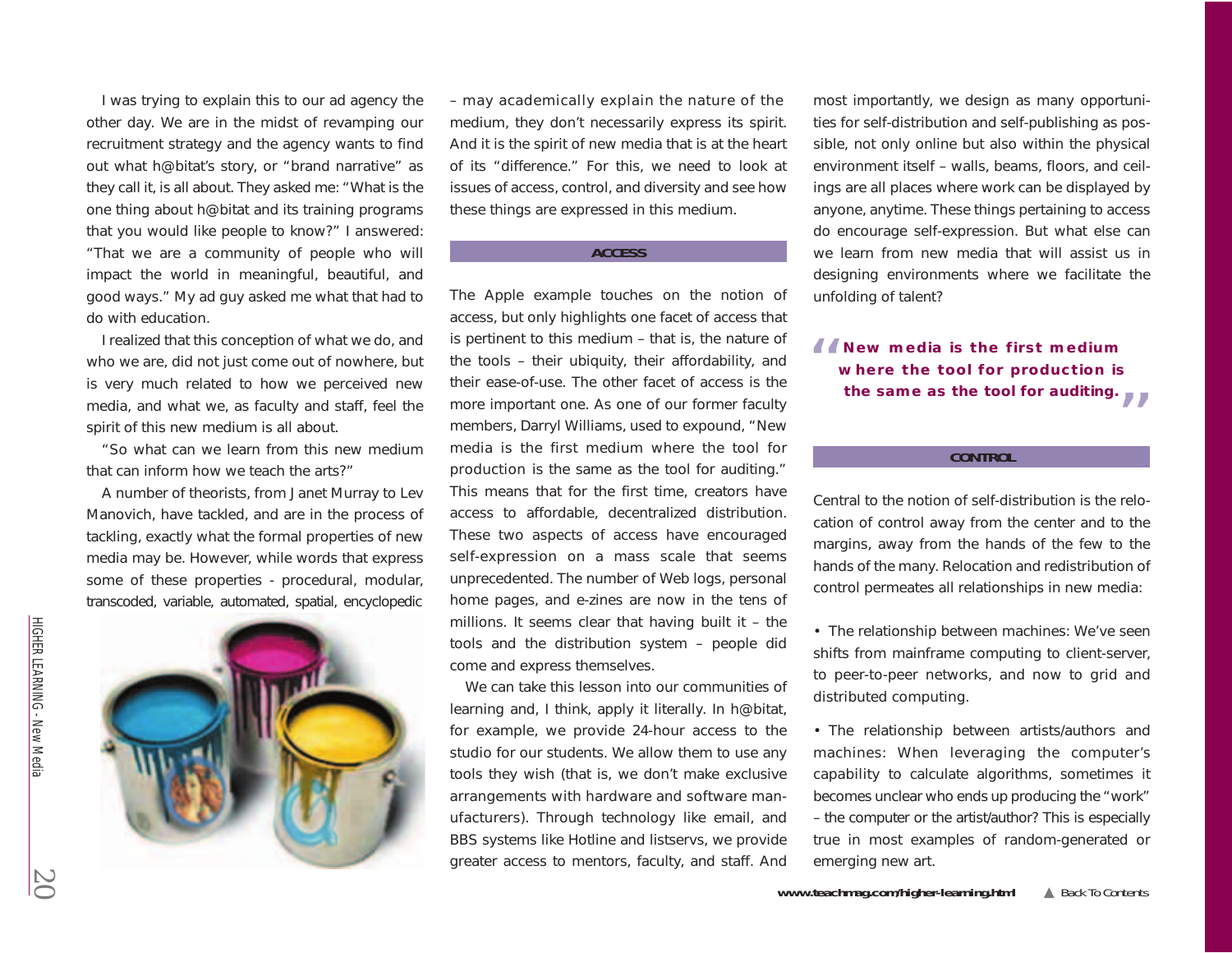• The relationship between artist/author and audience: In the interactive medium, the audience has the capacity to exert a lot more control and agency over the experience in which they are participating, potentially undermining the role of the artist/author.

• The relationship between audience members: In multi-player environments, the unfolding of interactive experiences may not depend on one's choices, but on those of others.

In all these relationships, the locus of control has the potential to shift at anytime and anyplace. And in this idea lives something so intrinsically subversive, so delicious, and so exciting. Leveraging this nature of new media requires an understanding of the procedural property of this medium (that at the heart of new media is the logic of 1's and 0's). But more importantly, leveraging this nature of new media requires generosity on the part of artist/author – a willingness to share power with her audience, with the machine, and with other artist/authors.



In order to convince our students at h@bitat that generosity is a core value of new media, we needed to model it. In modeling this aspect of new media in our program design, we looked at how to share power in three areas: environment, roles and responsibilities, and the conception of what makes good new media.

The h@bitat environment is not about pure play. It is not merely a sandbox with all the bells and whistles of technology accessible to all. Instead, the h@bitat environment is one we co-create with our students each time we run a new session. What we co-create is not so much the physical layout of the space, but the values and norms that define our community, which in turn, form the shape of the environment itself. These values and norms can include facilitation styles we choose collectively: how we define roles, which collaboration models we choose, how the group of students make decisions, how information gets distributed, how we deal with lateness, etc. With each six-month session, the vibe of the place shifts as the shared values of the group of faculty, staff, and students shift. There is, however, one value that almost never shifts with each session – the adherence to the idea of h@bitat as an "open system." Everyone is a contributor always (as in open source development, where code is written collaboratively) and information flows freely (we use many different ways to share knowledge, from sticky notes on walls, to listservs, to chats, to mind maps, to formal conversation breaks).

The same holds true when we talk about roles and responsibilities. From the very beginning, indeed, even at the recruitment stage, we make it clear that the responsibility for learning is shared equally amongst students, staff, and faculty. Staff and faculty, however, do have a distinct and separate role from the students – they become the primary architects responsible for structuring opportunities for learning. These structures can take the form of exercises, discussions, readings, guest lectures, and field trips, and can be quite formal in approach.

The third area in which we "relocate control" is in our conception of what makes good new media art. One of the basic components of a comprehensive arts education is art criticism. Making sound and/or informal judgments about art starts with knowing the criteria for what makes art and different art forms successful. For some, these criteria can take the form of a prescribed checklist one ticks off when one experiences works of art.

# **...how we create mental models** "**become as important as**  how we produce new media art.

In new art forms, like new media where language, convention, and even aesthetic meaning are still being discovered, defined, and created, the value of such a list becomes questionable. What is valuable for the new media art practitioner and for the new media art critic is the creation of a flexible ontological model within which a series of questions are housed. At h@bitat, how we create mental models become as important as how we produce new media art. The actual list of criteria is less important than the model used to determine what those criteria might be. This model, in turn, tends to change over time (as do the criteria) as students build knowledge and meaning from their experience of the medium.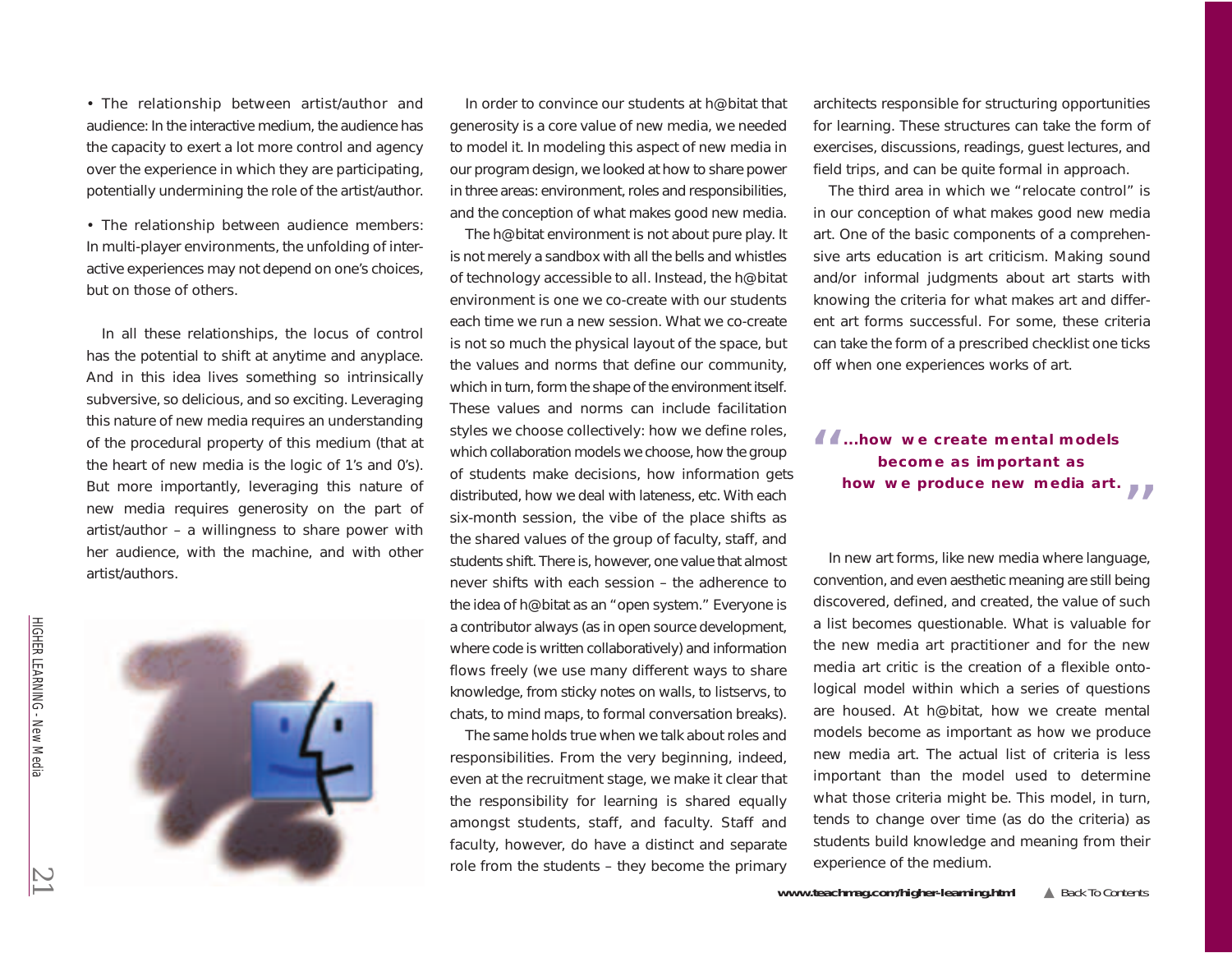## **DIVERSITY**

Diversity, like control, can be found in all aspects of this medium. Diversity of form is the MULTImedia sense of new media. Expression through the medium may be through a variety of forms, from aural to visual, dynamic (as in moving images) to kinesthetic (as in the use of haptic devices in virtual reality). There's also diversity in the sense of potential for a multiplicity of points of view – the encyclopedic, spatial, and interactive properties of this medium provide opportunities for expression to go "wide" and "deep" (think of the Web).

In terms of the former, h@bitat basically took to heart the idea of "multimedia" or "diversity of forms" literally. We provide opportunities for students to learn about new media through the use of different media. Students can learn by reading, by hearing a person speak, by making things and

conducting experiments, by role-playing theories, by watching movies, by watching someone make new media works, and the list goes on.

In terms of the latter, there's really only one way to do it - make sure the faculty and student bodies are as diverse as possible, create an open system where all voices are heard through a plurality of forms, and shake and see what happens.

# **SO WHAT CAN WE LEARN FROM NEW MEDIA THAT CAN INFORM HOW WE TEACH THE ARTS?**

Perhaps by looking at how new media, and by extension new media art, teaches us about notions of access, control, and diversity, we may be looking at a way for us to educate ourselves and each other. How art teaches us to experience the world could be the best pedagogical model.



It's true that some of the ways to facilitate learning that I've mentioned are not new. But I think it may be time for us to take a look at these old models again. The spirit of new media – accessibility, decentralized distribution, open systems, relocation of control, shared sense of agency, diversity of forms and points of views – this spirit of new media is capturing many people's imaginations, despite the dot-com crash and in spite of the increased commercialization of the Internet.

I am hopeful that it is in this spirit that new media experiences are starting to permeate our everyday lives – from how we define community to how we may define learning. And as such, I think these experiences may force us to reconsider that these models, which may seem pedagogically unfashionable – models like group and peer learning, teaching and learning through experimentation – have never been more relevant and important than they are now as we move into the 21st century.

# **LET US KNOW WHAT YOU THINK**

Please forward your ideas, suggestions and comments concerning **Higher Learning**

> Send information to **Higher learning**

258 Wallace ave., Suite 206 Toronto, Ontario, M6P 3M9 or email us at: *teachmag@istar.ca*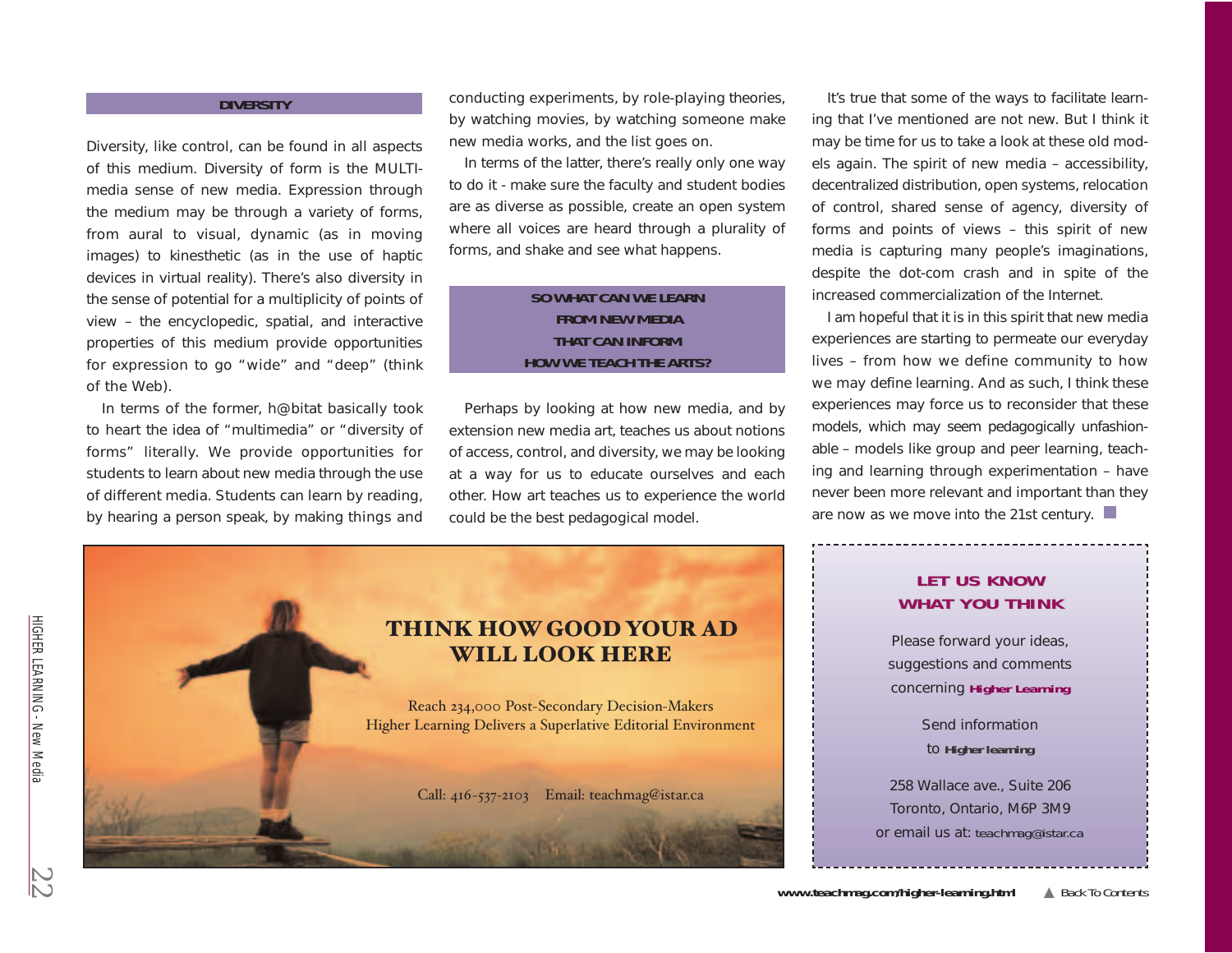# <span id="page-22-0"></span>*The Challenge of Distance Education*

*By Cable Starlings*

Teaching in distance education over the last 20 years has taught me a number of valuable lessons. The lessons have come in both the preparation and execution of teaching at a distance.

I have used the U.S. mail, correspondence learning methods, relearned how to create module-based learning methods, learned by trial and error how to run audio and video conferences, and used and discarded many online communication tools, including First Class, WebCT, Pollis, and now Blackboard. I have trained myself in many educational products and tools, and have spent much of a fortune on software and hardware technologies. I have learned much regarding technology, and have appreciated the opportunity to continue to grow professionally.

The most valuable lessons over the years have been to place a great deal of attention to answering the following questions: What do I teach? What really is of value to learn? How do I teach it? What resources do I need to enhance the learning experience? How do I help my students master the information? I consider planning as the process of answering these questions. However, the challenges we face today in planning are very different than in the past.  $\blacksquare$ 



*Cable Starlings is an associate professor of Special Education at the University of Alaska Anchorage. He is the recipient of UAA's 2002 President's Outstanding Distance Educator Award.*

# **The Challenge for Me**

- Larger amounts of information to include in a single course.
- Same amount of instructional time.
- Greater lifestyle diversity.
- Greater academic diversity among my students.
- Unrealistic planning expectations.

# **The Challenge for My Students**

- Distinguishing important from unimportant information.
- Identifying how to organize information meaningfully.
- Remembering large quantities of information.
- Generating purposes and rationales for learning content.
- Valuing the process of learning how to learn.
- Discovering ways to understand abstract concepts.
- Analyzing information to arrive at conclusions and solve problems.

*In light of these challenges, I have found it comforting to follow these possible solutions in planning to teach:* 

# **Some Possible Solutions for Us**

- Community building (teaming). As a part of your class, teach your students how to work cooperatively and how to learn collectively.
- Teach students how to learn in your class. Plan the course with your students. Model memory enhancing tools and how to create them to retain large chunks of information.
- Use strategic teaching tools (e.g., semantic mapping, concept maps, graphic content organizer).
- In methods courses, model what is to be learned and used in class. Teachers cannot teach what they personally do not consider important.
- Plan routines that work. Include students in decisions regarding content coverage and course design. Do this routinely, not just at the beginning of the course.
- Use both synchronous and asynchronous learning. Use both to meet students' lifestyle needs and keep us connected.

HIGHER LEARNING

HIGHER LEARNING - Distance Education

- Distance Education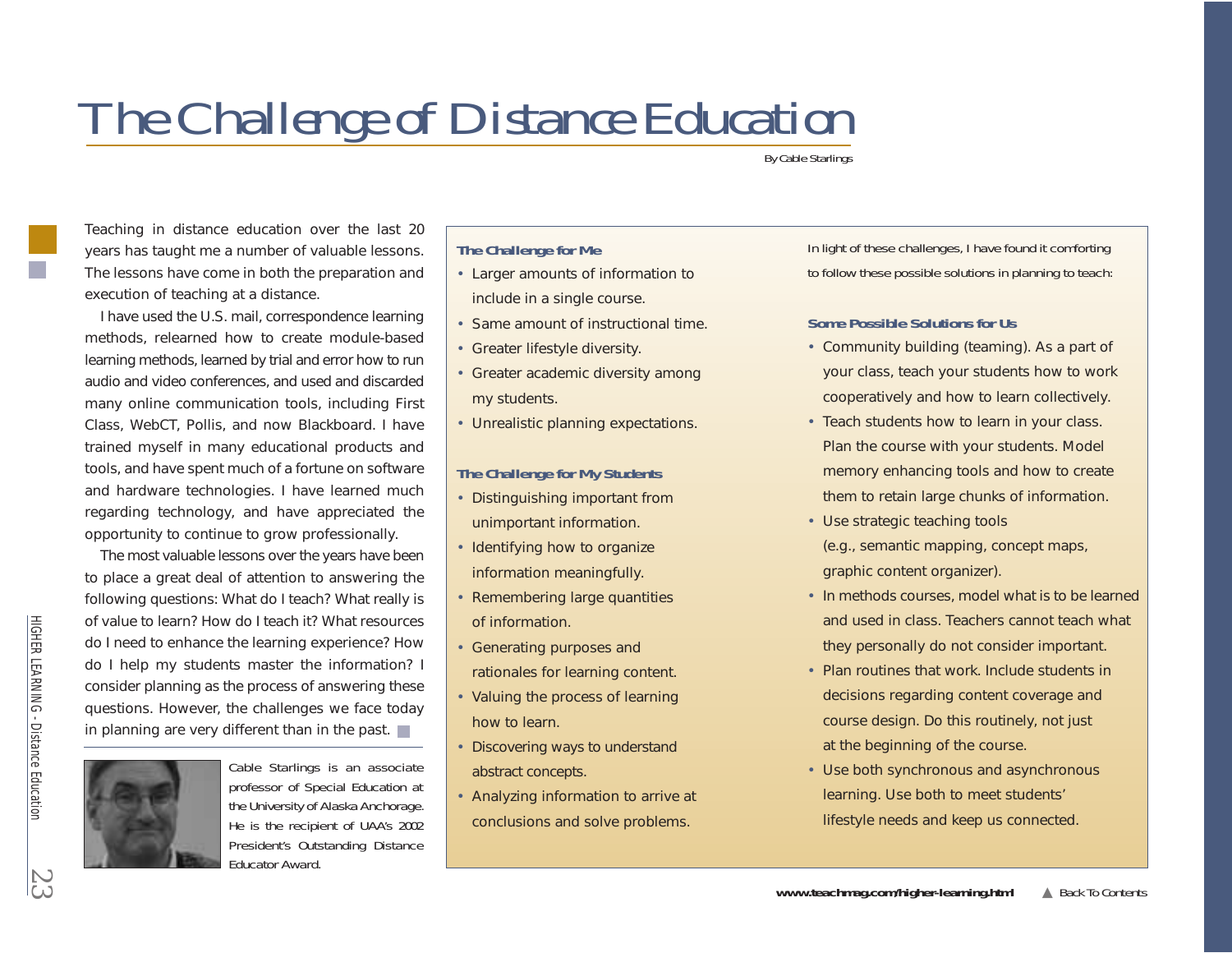# <span id="page-23-0"></span>*supplement* **TECHNOLOGY SUPPLEMENT**

#### **BOOKS**

## **Gaining Independence**

A new publication from SPARC gives readers a detailed, step-by-step guide to the creation of a business plan for start-up and early-stage electronic publishing ventures, including digital repositories and journals. *Gaining Independence: A Manual for Planning the Launch of a Nonprofit Electronic Publishing Venture* helps universities, libraries, societies, and others to conceive, plan, and implement alternatives to commercially published scholarly and scientific information. It provides background information on relevant electronic publishing models and focuses especially on areas of business planning that may be unfamiliar to those considering new communications initiatives. A detailed appendix links readers to pertinent resources. The manual complements *Declaring Independence: A Guide to Creating Community-Controlled Science Journals* (*<www.arl.org/sparc/DI>*) and is a follow-on to *Create Change: New Systems of Scholarly Communication* (*<www.createchange.org>*). *Gaining Independence* is available on the Web free of charge at



*<www.arl.org/sparc/GI>*. A printed version is also available by emailing *pmds@arl.org.*



#### **Lifelong Learning Trends**

The 7th edition of *Lifelong Learning Trends* is now available. Providing detailed statistics, graphics, and analysis, the book contains over 100 pages of data on national trends that are influencing continuing higher educa-

tion in 2002. Chapters include: U.S. Population Trends, Trends in Education Enrollments, Financing Higher Education, Building a Quality Workforce, Technology in Education, A Global Economy, and Enriching Community Life. The book is available for US \$35. To order, contact the University Continuing Education Association, 1 Dupont Circle, Suite 615, Washington, DC 20036, Tel: 202-659-3130, Fax: 202- 785-0374, Email: *postmaster@ucea.edu.*



**Teacher Education Guidelines: Using Open and Distance Learning** UNESCO has published a handbook that describes how to plan for distance learning, how to choose the appropriate technologies, how to fund them, how to teach classroom skills, and how to assess

them. It focuses on new and old technologies, including radio, television, print, and computers.

The guidelines draw on a set of eleven case studies carried out for UNESCO by the UK-based International Research Foundation for Open Learning (IRFOL), an independent non-profit institute affiliated to the Commonwealth of Learning. The studies were originally published in 2001 under the title, *Teacher Education Through Distance Learning: Technology, Curriculum, Evaluation and Cost.* Countries studied include Brazil, Burkina Faso, Chile, China, Egypt, India, Mongolia, Nigeria, South Africa, and the UK. *Teacher Education Guidelines* logically follows the descriptive 2001 publication, but applies the national experiences to a wider audience. Both publications are available free of charge from UNESCO's Documentation and Information Service, Education Sector, *oai@unesco.org*. They are also available in PDF format on the UNESCO Education Web site, *<www.unesco.org/education/index.shtml>*. *supplement*

# **SOFTWARE**

**IntelliMetric**



IntelliMetric is an automated essay scoring engine from Vantage Learning that provides online open-ended assessment. IntelliMetric leverages

artificial intelligence technology in four primary areas: Machine Learning, Natural Language Understanding,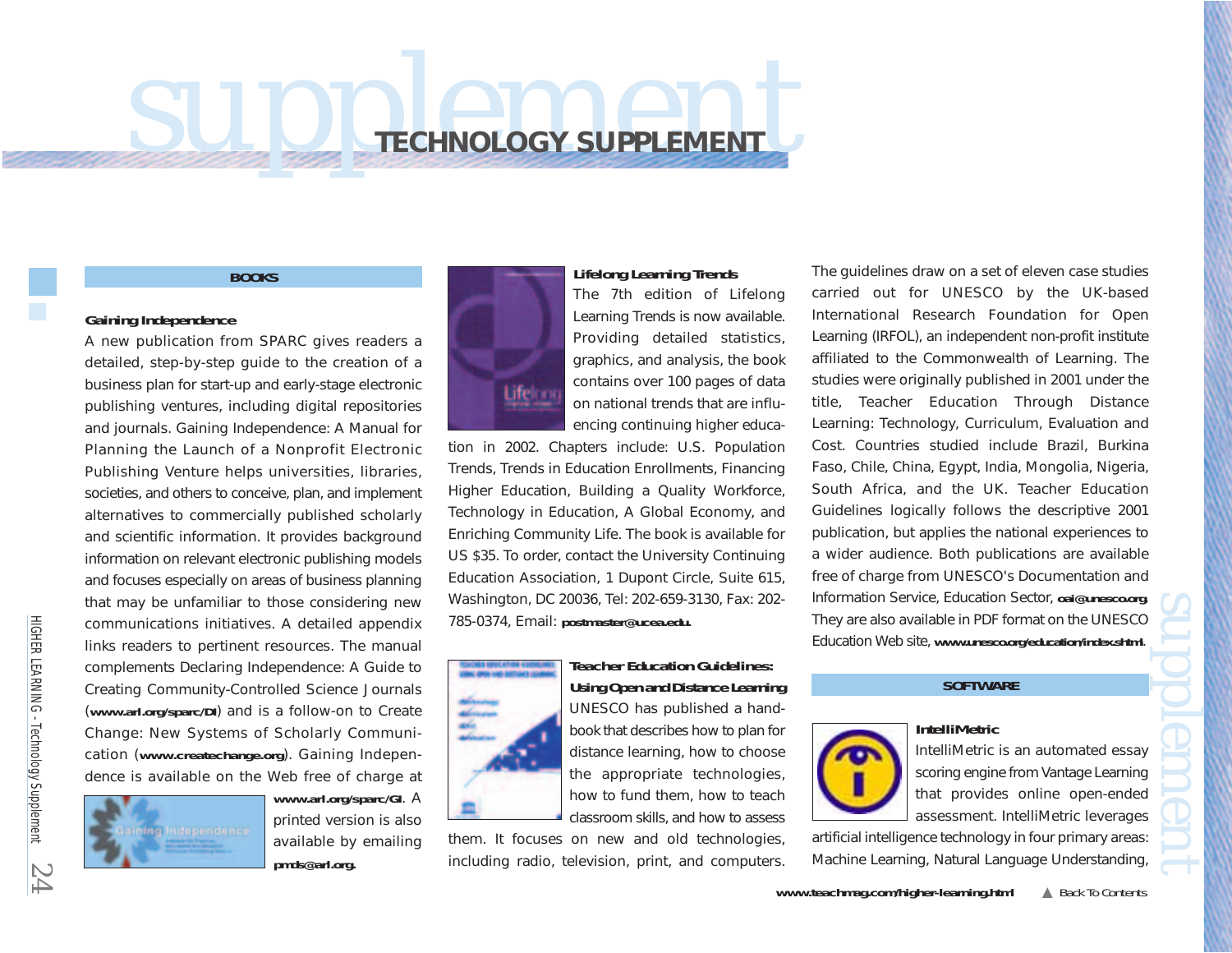Pattern Matching, and Heuristics Integration. It allows for authentic assessment, simulations of real-world problems, presentation of depth of understanding, and demonstration of breadth of knowledge. Vantage Learning also offers three other technology products for post-secondary education: MATH Access, MY Access, and The Vantage Learning Platform. MATH Access is a mathematics diagnostic system. MY Access is an online writing development tool that uses IntelliMetric technology to provide students with holistic, analytical scoring and immediate diagnostic and instructional feedback. The Vantage Learning Platform is a set of online tools for managing the entire assessment process from initial scheduling and examinee registration through score reporting. It also features authoring, item banking, test delivery, and administrative tools. For further information, visit *<www.vantagelearning.com>*.

## **Internet2 Detective**

The Internet2 Detective is a small, easy to install and use Microsoft Windows application that lets you know if a computer can access an Internet2 backbone network, how much bandwidth is available, and whether you can receive multicast streaming media. A small icon in the lower right corner of the desktop indicates the capabilities of your computer's network connection. Double clicking the icon reveals more detailed information through a menu-driven graphical user interface. Download the Internet2 Detective at *[http://detective.internet2.edu/](http://detective.internet2.edu)*.

## **MacDrive 5**

If you need to access Mac disks from a Windows computer, Mediafour's newest version of MacDrive will help. MacDrive 5 allows PC users to open, edit,



format, and save files on Mac disks (floppies, Zip, Jaz, SyQuest, CD-ROM, CD-R, etc.) from any cross-platform software program (e.g. Microsoft Office, AppleWorks, Adobe programs, QuarkXpress, and FileMaker Pro). Users can also make and

decode MacBinary and BinHex files. Mac files are shown with their appropriate icons and file name extensions, and Mac disks are indicated with an apple overlay. The program also includes a full version of Aladdin StuffIt for Windows. MacDrive 5 is designed to work with Windows Me, 98, 95, NT 4.0, 2000, and XP, and can be ordered online at Mediafour's Web site, *[www.mediafour.com](www.mediafour.com.)*. Educators qualify for online academic pricing.

**RefWorks RefWorks** RefWorks is an online

bibliographic management tool that allows you to create your own personal database of references. You can automatically import references from a search performed in an online database or enter references manually. You can also format your references for papers and bibliographies in a variety of output styles, including APA, MLA, Turabian, and Chicago. RefWorks is compatible with nearly all major online services, including CAS SciFinder, CDL, Ovid, CSA, EBSCOhost, PubMed, and ProQuest. Additionally, RefWorks users can import and export references from a number of commercial bibliographic software products. Complimentary trial access is available to interested institutions, and individual subscriptions [cost US \\$50. For further information, visit](http://www.csa.com/csa/HelpV5/refworks.shtml) *www.csa.com/ refworks*, or send an email to *sales@csa.com*.





The Portals for Online

[Objects](www.edusplash.net.) [for](www.edusplash.net.) [Learning](www.edusplash.net.) [\(POOL\)](www.edusplash.net.) development team at Technical University of British Columbia (TechBC) is developing a digital learning object repository that allows educators to exchange teaching materials. SPLASH is a freely downloadable application that allows educators to create personalized repositories and link with other educators in a nation-wide learning object community. SPLASH uses peer-to-peer technology so every user can have their own minirepository on their computer and search all the POOL sites from their own SPLASH application. SPLASH is currently in the pilot phase, and is sponsored by the CANARIE e-Learning Program. For further information, and to download the software, visit *<www.edusplash.net.>*



#### **Spring Cleaning 5.0**

Aladdin Systems' Spring Cleaning 5.0 is a must-have application for Mac users. The program includes 16 tools for leaning up your hard drive, increasing its performance, and

regaining disk space. Alias Fixer finds invalid aliases so you can either remove or repair them. Document Finder collects documents that are similar to each other or no longer necessary. Duplicates Finder locates duplicate files and fonts. File Checker gathers corrupted files. Orphan Adopter eliminates "Application can't be found" error messages by attaching new parent applications. MacUninstaller removes applications, including all associated files, fonts, and extensions. Spring Cleaning also includes the popular iClean program, which removes Internet buildup and protects your privacy by erasing Web cache

HIGHER LEARNING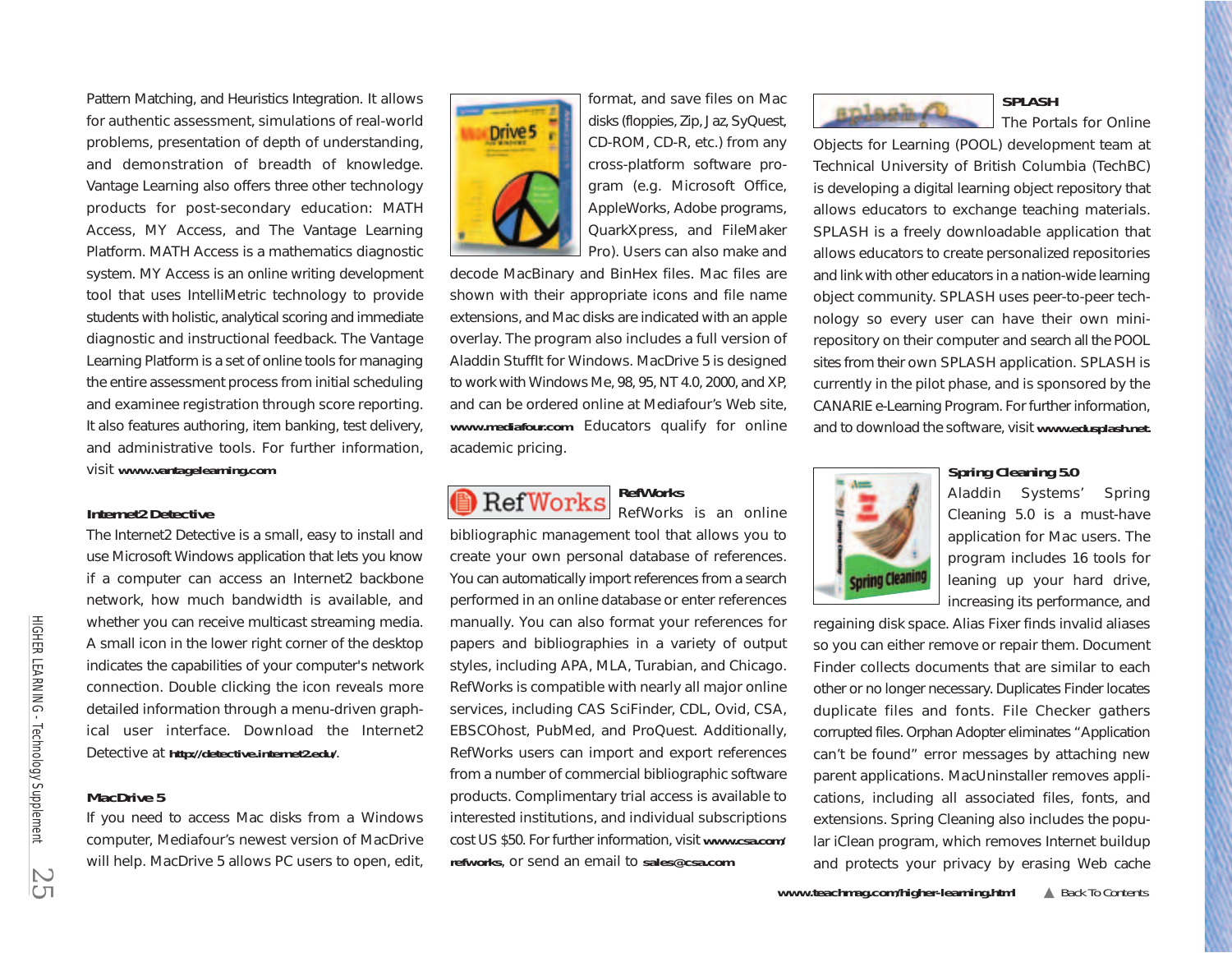files, history tracks, and cookies. Spring Cleaning is a user-friendly application that guides you through the steps of each process. If you are unsure about taking an action or take an action and realize you made a mistake, the Restore Function reverses your action and restores the item to its original location. Spring Cleaning requires a Power Macintosh computer, running Mac OS 8.6 or higher, including Mac OS X (version 5.0 includes additional tools specifically built for the OS X system). Priced at US \$49.99, Not only does it include iClean, which is sold separately for \$29.99, but if you purchase Spring Cleaning before December 31, 2002, Aladdin will also include Tech Tracker Pro and Secure Delete free of charge. Priced individually at \$25.00, Secure Delete is a handy data deletion tool that completely and permanently erases files by overwriting them. Treat the Secure Delete icon just as you would the Trash - simply drag an item over the icon on your desktop and a popup box will ask you to confirm whether you wish to permanently delete the item. For laptop owners and those who share a computer, Secure Delete ensures that no one else can retrieve your information. It is also helpful for when you take your computer in for repairs. Spring Cleaning is available at retail computer stores through the US and Canada. To order directly from Aladdin Systems, call 1-888-245-1723 or visit *[www.aladdinsys.com/store.](www.aladdinsys.com/store)*

## **WEB**



# **EducaNext**

EducaNext is a multilingual, Web-based brokerage platform for corporations and institutions of higher education that incorporates offers, inquiries, booking, and delivery of learning resources. Content providers can choose to offer their resources for sale or free of charge, and can restrict their offers to individual institutions and users or given alliances. Users may upload resources directly to the platform, or simply provide an URL and store their content locally. Educational materials include sharable chunks of reusable learning content, such as electronic textbooks, recorded lectures and presentations, case studies, quizzes, lecture notes, problem statements, project assignments, etc., usually available in formats such as text documents, spreadsheets, presentations, and audio or video files. Educational activities refer to distributed educational and training activities, such as lectures, tutoring sessions, synchronous group collaboration, and complete online courses. Registration to the EducaNext community is free. Once registered, users pay for each booked resource. Several payment processes will be offered, including classical invoicing and billing, as well as direct online payment with credit card. Funded by the European Commission and run by the UNIVERSAL consortium, EducaNext is currently in its beta-testing phase. The latest version, EducaNext 0.85, was released this summer and features several improvements based on user feedback. Version 1.0 is scheduled to launch in February 2003. For further information, visit *[www.educanext.com.](www.educanext.com)* 

## **getCITED.org**

getCITED is a free, online academic database and discussion forum that enables scholars and scientists to post, link, and share research from all academic disciplines. In addition to using the database and discussion forum, members can create bibliographies on specific topics collaboratively with other members. The site also functions as an online academic directory

- members and visitors may search for contact details for researchers, faculties, universities, and associations from around the world. Other key features include the ability to create customized reports ranking researchers, faculties, and universities by number of publications and citations, and to generate and view detailed statistics about works in the database (e.g. the number of pageviews, comments, and citations in other works). getCITED is member-driven, and intended to be used by content contributors. Students are invited to visit *<www.myLITsearch.org>*, where getCITED's data is available in an unalterable format. Visit getCITED at *[www.getCITED.org.](www.getCITED.org)*



#### **ibiblio.org**

Based at the University of North Carolina at

Chapel Hill, ibiblio.org claims to be the largest collection of freely available and publicly accessible information on the Web. The site, a collaboration between UNC-CH and the Center for Public Domain, maintains a close relation to open source models, and has a strong history of contributor participation and autonomy. It also offers a flexibility of forms and management styles, a diversity of collections, and a large community of contributors sharing their knowledge across disciplines. ibiblio.org is hosting the Linux Documentation Project and has taken the lead in creating an XML metadata template for cataloging, finding, and retrieving Open Source Documentation. A list of ibiblio.org projects can be found at *[www.ibiblio.org/metalab/collection/](www.ibiblio.org/metalab/collection)*. For further information, visit *<http://ibiblio.org>*.

HIGHER LEARNING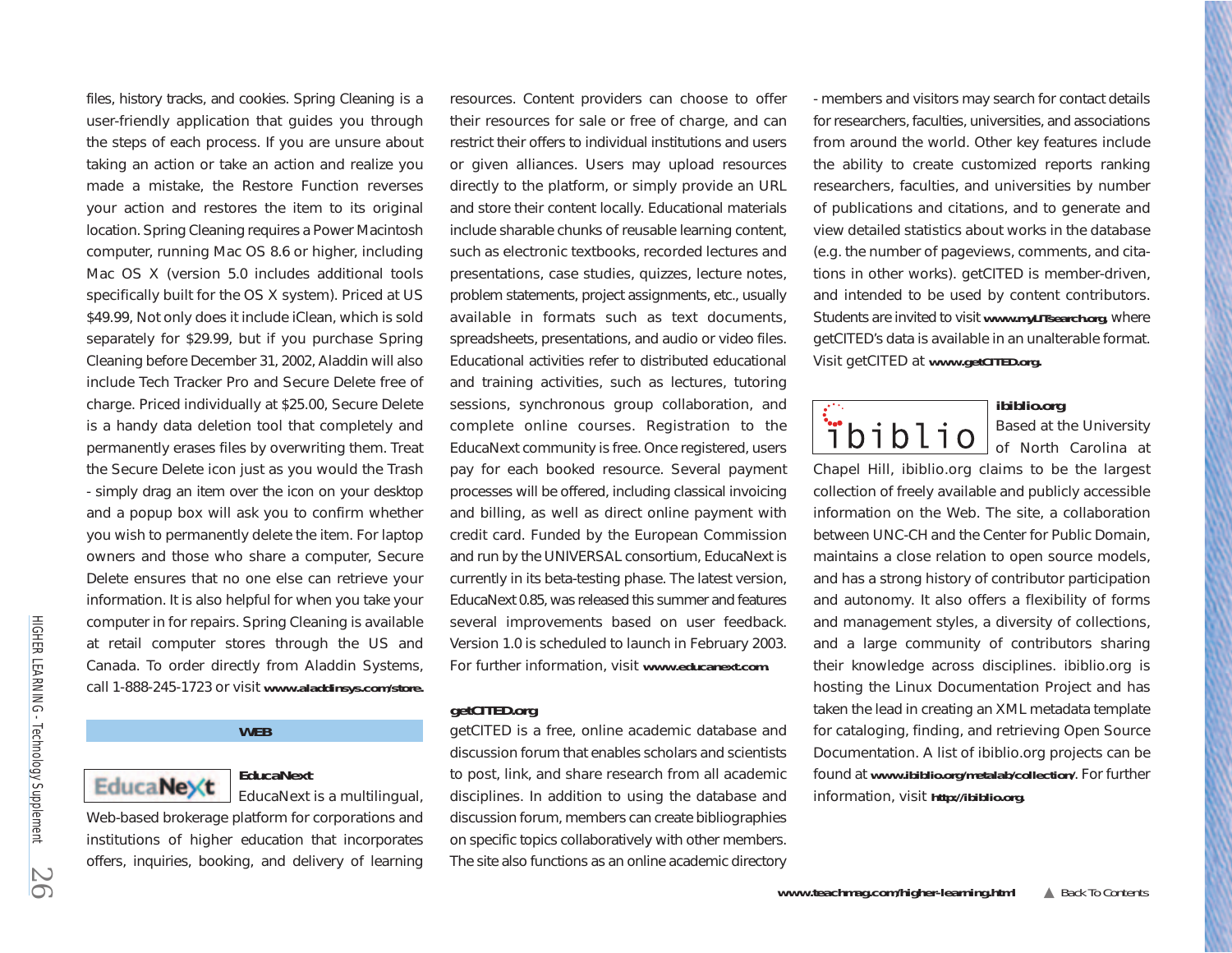# <span id="page-26-0"></span>**ELECTRONIC PUBLISHING AND ONLINE DATABASES**

## **3-D DIGITAL RARE BOOK LIBRARY**

**Location:** School of Information and Library Science, University of North Carolina at Chapel Hill **Web site:** *<http://ils.unc.edu/3D/>* **Launch:** December 2002 **Summary:** The 3D Library intends to "reintroduce" the experience of viewing a book in digital form, giving readers the sense that they are actually handling the book.

**Details:** The project consists of two components. The first is an interactive system for viewing rare books and historically significant material in 3D form. Readers will able to "handle" the

books individually or as a collection. The second component is a set of procedures and software tools for scanning, converting, and distributing this material online.

**Participants:** SILS, ibiblio.org, Interaction Design Laboratory, Yumetech Inc.

**Contact**: Gregory B. Newby, Project Manager, School of Information and Library Science, *gbnewby@ils.unc.edu* 

## **BUDAPEST OPEN ACCESS INITIATIVE**

**Location:** Open Society Institute, Budapest, Hungary **Web site:** *[www.soros.org/openaccess/](www.soros.org/openaccess)*  **Launch:** February 2002

# **EEBO Undergraduate Essay Contest**

EEBO-TCP is currently accepting undergraduate research papers for its Undergraduate Studies Essay Competition. The papers must rely on research conducted via the EEBO collection of primary texts, and should reflect work done between November 1, 2001 and October 31, 2002. The contest is open to all academic disciplines, as well as interdisciplinary studies. Group papers are also acceptable. All contestants must be enrolled in an institution with approved access to EEBO. Submitted essays must consist of no more than 20 pages of written text. The deadline for receipt is October 31[, 2002. Cash prizes will be announced in January 2003](www.lib.umich.edu/eebo). For further information, visit *[www.lib.umich.edu/eebo.](www.ilb.umich.edu)*

**Summary:** BOAI advocates open access to peer-reviewed articles, making research and scholarship in all academic fields freely available on the Internet. It supports two main strategies: selfarchiving and alternative journals.

**Details:** BOAI would like the public to be able to read, download, copy, distribute, print, search, or link to full-text articles without any financial, legal, or technical barriers, providing that the articles are preserved, attributed, and cited. Authors would retain control over copyright and the integrity of their work. Articles would be freely reused by any party for any purpose. BOAI does not demand existing journals to change their access policies and focuses on new unpublished articles. It does not intend for authors to relinquish intellectual property rights or put their work in the public domain.

**Current status:** BOAI's recent projects include: engaging the SPARC Consulting Group to develop business plans for open access journals, supporting the development of a user

manual for Eprints2 (a self-archiving software), and supporting the production of the Free Online Scholarship newsletter. BOAI has also launched a program that will support 50 institutional memberships to BioMed Central, and will provide funds to support the publication of articles from authors in the OSI region (67 developing and transition countries). **Contact:** Melissa Hagemann, *mhagemann@sorosny.org* 

# **COLLECTION OF POLITICAL AMERICANA**

**Location:** Cornell University Library **Web site:**

*<http://cidc.library.cornell.edu/political>* **Launch:** CUL aims to have the database up and running by September 1, 2002. The project should be completed by late 2003.

**Summary:** A collection of approximately 7000 items represented by more than 35,000 online images of published materials, ephemera, and artifacts from U.S. national political campaigns between 1800 and 1976. *projects*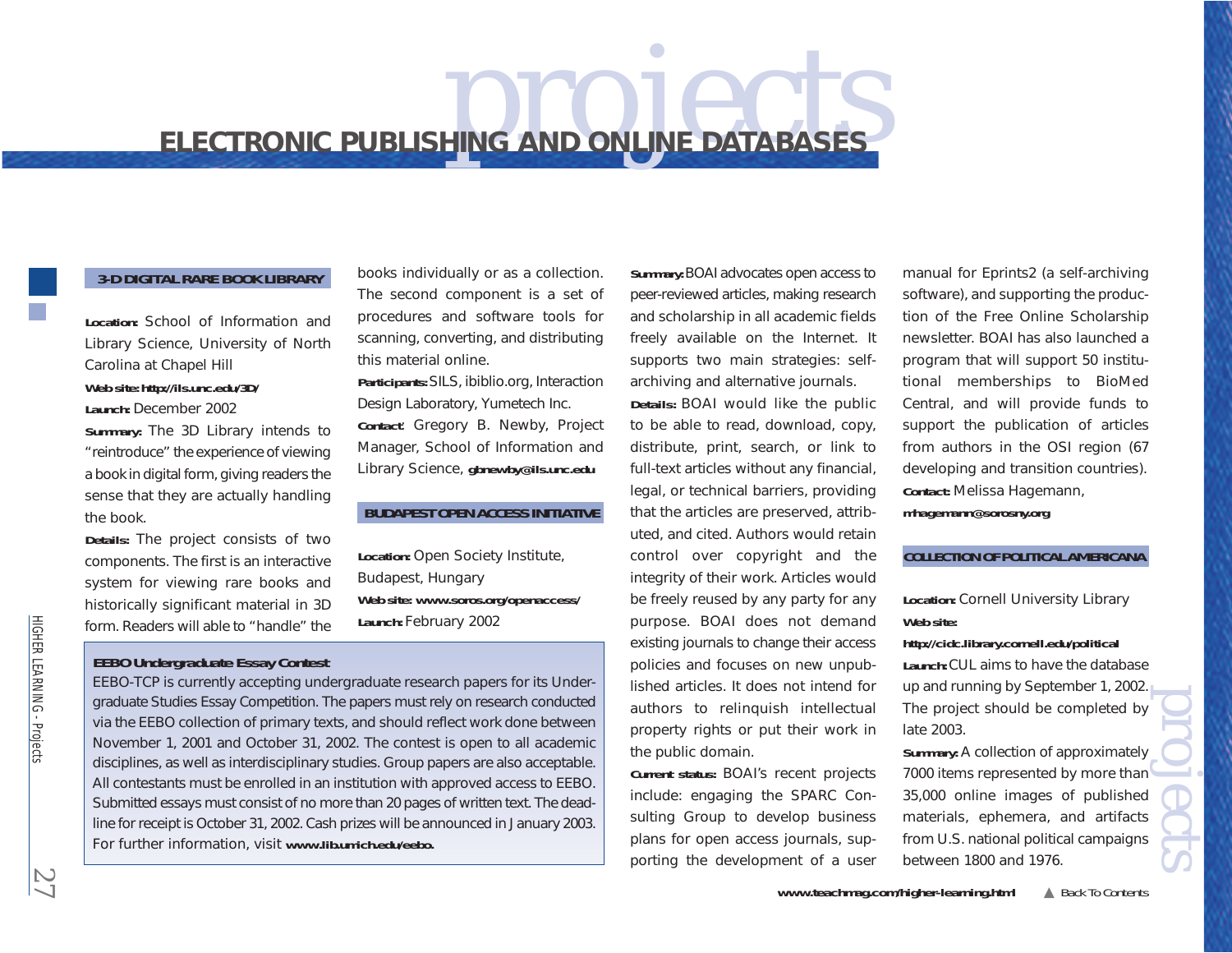**Details:** The library will preserve, digitize, and categorize the collection, and make it freely available and searchable on the Web. The majority of the items will come from the Susan H. Douglas Collection of Political Americana in Cornell's Division of Rare and Manuscript Collections, which includes approximately 5500 objects of political memorabilia dating between 1789 and 1960. The library will also conserve and digitize approximately 1500 similar items found among its other manuscript collections covering campaigns from 1960 to 1972, and nearly 400 other works of campaign literature dating between

1800 and 1964 found in its rare books collection. A searchable database with linked images will allow the public to search by year, candidate, or format. **Participants:** Division of Rare and Manuscript Collections, Cornell Institute for Digital Collections, Department of Preservation and Conservation **Current status:** CUL is currently inputting their data into Luna. Users can access material as it is digitized, rather than wait until the collection is complete. **Finance:** A two-year National Leadership Grant from the Institute of Museum and Library Services (IMLS).

**Contact:** Susan Szasz Palmer, Head of Public Services, Cornell University

## **EEBO in Practice**

Hillary Nunn has used the database's primary texts in an upper level Shakespeare course at Michigan State University. In her experience, the main challenge of introducing students to EEBO is teaching them how to use it (e.g., how to cope with the intricacies of early English, how such words are used and spelled, and how the texts are structured). The language was completely alien to them, but the students ended up coping "surprisingly well." According to Nunn, it didn't take long before EEBO became second nature to the class. She taught her students to use the database just as she had taught herself. "The best learning occurs through practice," she says. For example, Nunn had her students gather background information on Shakespearean plays by searching the database for key words. Students looked up "exploration" in the context of *The Tempest,* and "shrews" for *The Taming of the Shrew.* The database is a "boom to scholars in all fields," says Nunn. Professors can also use the encoded texts in linguistics courses and for teaching the evolution of concepts. Literature professors can access documents that are otherwise difficult to locate. One professor in particular used EEBO to study early English pronunciation by locating rhymed words at the end lines of poetry.

Library, Division of Rare and Manuscript Collections, Tel: 607-255-3530, *sms5@cornell.edu.* To view the April 2002 project report, visit *http://cidc.library. [cornell.edu/political/digital\\_access.htm.](http://cidc.library.cornell.edu/political/digital_access.htm)* 

#### **DIGITAL OBJECT IDENTIFIER**

**Location:** International DOI Foundation **Web site:** *<www.doi.org>*

**Launch:** The system was launched in 1998, and the first widespread applications began in late 1999.

**Summary:** A system that identifies any item of intellectual property in any digital environment (as an aid to digital commerce) and maintains current data about the item (which is automatically obtained from the identifier). Akin to a physical bar code, but for intellectual property (including abstract and digital forms). A DOI identifies an object as a first-class entity, not simply the location of an object.

**Details:** A DOI consists of two parts: a prefix and a suffix, which together ensure that the identifier is unique to the work. Existing identifiers may be encapsulated (e.g., publishers may choose to use ISBN numbers as suffixes). When a browser hits a DOI, it is directed via the DOI resolution system to current information and services about the publication such as catalog data, excerpts, reviews, and links to places of purchase.

**Participants:** The first application was for the STM community, via the CrossRef agency. One hundred and forty seven publishers have allocated over five million DOIs to date. Although the majority of these registrants are from traditional print-publishing companies that have established online publishing programs, the fundamental design of the system is applicable to any media or content.

**Current status:** DOIs are currently in use in online academic and professional journals. Over 200 different registrant organizations have so far allocated over 5 million DOIs.

**Cost:** DOIs are obtained via Registration Agencies, each of which is free to determine its own pricing model. **Contact:** *info@doi.org*

# **EARLY ENGLISH BOOKS ONLINE– TEXT CREATION PARTNERSHIP**

**Location:** University of Michigan Library and the University of Oxford **Web site:** *www.lib.umich.edu/eebo* **Launch:** [In](www.lib.umich.edu/eebo) [production](www.lib.umich.edu/eebo) [since](www.lib.umich.edu/eebo) [July](www.lib.umich.edu/eebo) [2](www.lib.umich.edu/eebo)001 **Summary:** A new database that will hold fully searchable digital editions of 125,000 early English titles produced between 1474 and 1700. About 25,000 searchable texts will be available, with 125,000 page images. In most cases, only first editions will be encoded, allowing for greater coverage.